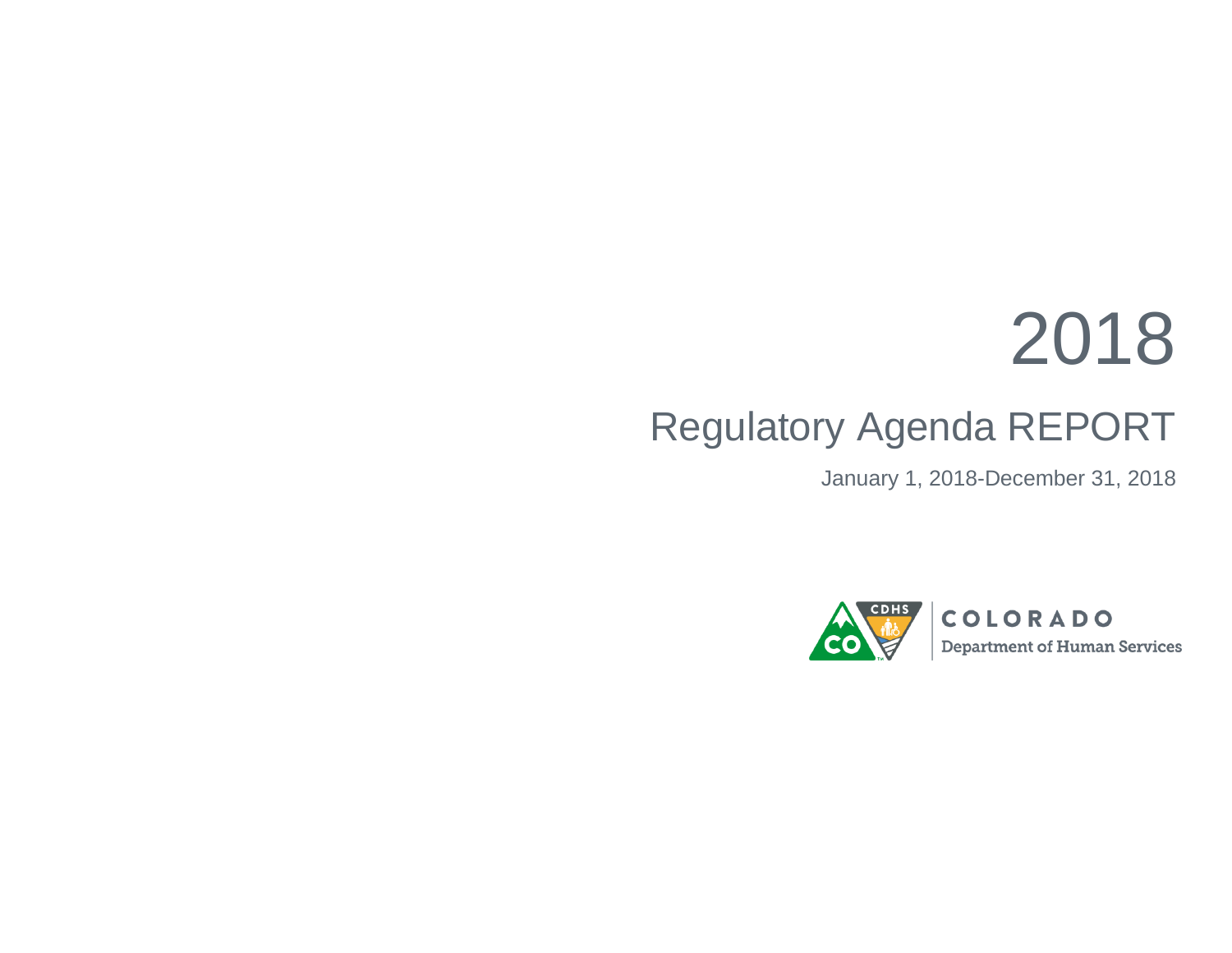## **Overview**

The Colorado Department of Human Services submits the following 2018 Regulatory Agenda Report in fulfillment of the statutory requirements set forth in Colo. Rev. Stat. §2-7-203(4), detailing the results of the past year's rules review activity.

| Hearing or<br>Adoption<br>Date | Rule<br><b>Number</b> | <b>Rule Title</b>                                                                                 | <b>New</b><br>Rule,<br><b>Revisio</b><br>n, or<br>Repeal? | Statutory or<br><b>Other Basis</b><br>for Adoption<br>of Rule                                                                                                        | <b>Purpose of Proposed Rule</b>                                                                                                                                                             | High-Level<br><b>Stakeholders</b><br>Consider including high-<br>level outreach bullets | <b>Status</b><br>Adopted/N<br>0t<br>Adopted/<br>Withdrawn<br>/ Ongoing | Included<br>on FY17<br>Agenda? |
|--------------------------------|-----------------------|---------------------------------------------------------------------------------------------------|-----------------------------------------------------------|----------------------------------------------------------------------------------------------------------------------------------------------------------------------|---------------------------------------------------------------------------------------------------------------------------------------------------------------------------------------------|-----------------------------------------------------------------------------------------|------------------------------------------------------------------------|--------------------------------|
| Hearing:<br>10/05/2018         | 2 CCR<br>$502 - 1$    | <b>Behavioral Health</b><br>Licensure and<br>Designation<br>(21.120)                              | Revision                                                  | SB 10-175<br>27-65, C.R.S.<br>$(2016)$ ; 27-<br>66, C.R.S.<br>$(2016)$ ; 27-<br>80, C.R.S.<br>$(2016)$ ; 27-<br>81, C.R.S.<br>$(2016)$ ; 27-<br>82, C.R.S.<br>(2016) | Revisions to section 21.120 will<br>streamline and clarify the process<br>of obtaining and maintaining a SUD<br>license or mental health<br>designation from the Department.                | SUD Licensed and<br>Mental Health<br><b>Designated Facilities</b>                       | Ongoing                                                                | Yes                            |
| Hearing:<br>10/05/2018         | 2 CCR<br>$502 - 1$    | Incorporation by<br>Reference and DUI<br>Provisions                                               | Revision                                                  | $27 - 81 - 106$ ,<br>C.R.S.<br>$(2017); 27-$<br>$82 - 103$<br>C.R.S.<br>$(2017)$ ; 42-4-<br>1301.3(3)(c)<br>$IV)$ C.R.S.<br>(2017)                                   | The pre and posttests addressed in<br>21.240.5(F) and 21.240.6(A) are no<br>longer required, because new DUI<br>curricula have been approved,<br>which do not require pre and<br>posttests. | <b>DUI Education and</b><br>Treatment providers                                         | Ongoing                                                                | Yes                            |
| Hearing:<br>10/05/18           | 2 CCR<br>$502 - 1$    | <b>Emergency Medical</b><br>Services Facility<br><b>Hold Data</b><br>New Title: Data<br>Reporting | Revision                                                  | 27-65, C.R.S.<br>(2017)                                                                                                                                              | Rule changes needed to implement<br>Mental Health Hold Task Force<br>Recommendation 3: Establish a<br>Tiered System for Carrying out M-1<br>Holds.                                          | Designated Facilities,<br>hospitals, advocacy<br>organizations                          | Ongoing                                                                | Yes                            |
| Adopted:<br>6/01/2018          | 2 CCR<br>$502 - 1$    | Medication<br>Consistency in<br>Designated                                                        | <b>New</b><br>Rule                                        | 27-70, C.R.S.<br>(2017) (SB17-<br>019)                                                                                                                               | The Department of Human Services<br>in consultation with the<br>Department of Corrections shall                                                                                             | <b>Designated Facilites</b>                                                             | Adopted                                                                | Yes                            |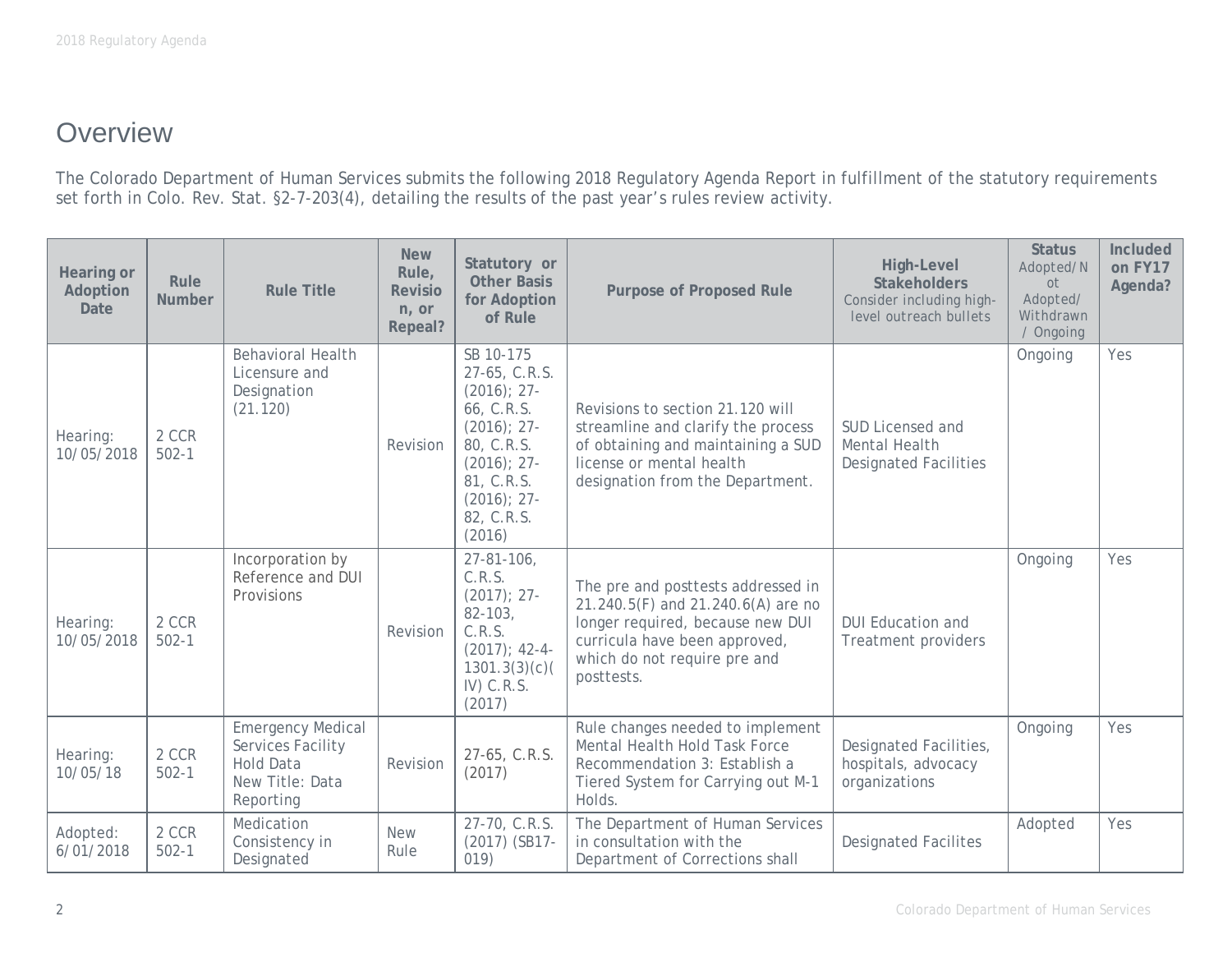|                                     |                    | Facilities<br>(2017 R.Agenda<br>title: Medication<br>Mental Illness In<br>Justice Systems)<br>Revisions to the<br><b>Trails Check</b><br>Requirement for<br>Pre-Employment |          | $26 - 1 - 107$ ,<br>C.R.S. (2017)                                                                                                                                                                                                                                                                                                                      | promulgate rules that require<br>providers under each department's<br>authority to use a medication<br>formulary that has been developed<br>collaboratively by departments,<br>agencies, and providers.<br>Office of Behavioral Health (OBH)<br>rule requires all agencies licensed<br>or designated by OBH to complete<br>a pre-employment background                                                                                                                                                                                                                                                                                                                                        |                                                                             | Adopted | <b>No</b> |
|-------------------------------------|--------------------|----------------------------------------------------------------------------------------------------------------------------------------------------------------------------|----------|--------------------------------------------------------------------------------------------------------------------------------------------------------------------------------------------------------------------------------------------------------------------------------------------------------------------------------------------------------|-----------------------------------------------------------------------------------------------------------------------------------------------------------------------------------------------------------------------------------------------------------------------------------------------------------------------------------------------------------------------------------------------------------------------------------------------------------------------------------------------------------------------------------------------------------------------------------------------------------------------------------------------------------------------------------------------|-----------------------------------------------------------------------------|---------|-----------|
| Emergency<br>Adoption:<br>8/03/2018 | 2 CCR<br>$502 - 1$ | Screening                                                                                                                                                                  | Revision | $26 - 1 - 109$<br>C.R.S. (2017)<br>$26 - 1 - 111,$<br>C.R.S. (2017)<br>$19 - 1 - 307(2)$ ,<br>C.R.S. (2017)<br>$27 - 65 - 105$<br>107, 109,<br>C.R.S. (2017)<br>$27 - 65 - 128$<br>C.R.S. (2017)<br>$27 - 66 - 104$ ,<br>C.R.S. (2017)<br>$27 - 80 - 108$<br>C.R.S. (2017)<br>$27 - 81 - 106$ ,<br>C.R.S. (2017)<br>$27 - 82 - 103$ ,<br>C.R.S. (2017) | investigation which includes a child<br>abuse registry (Trails) check.<br>Section 19-1-307(2)(k), C.R.S.<br>authorizes Trails checks for<br>licensed child care operators for<br>the purpose of screening an<br>applicant for employment, but not<br>Trails checks requested by other<br>CDHS licensees. Because § 19-1-<br>307(2), C.R.S., does not authorize<br>the pre-employment Trails checks<br>required in OBH rules 21.160.2 and<br>21.200.53, those rules are void<br>under state law. This rule change<br>removes the requirement that<br>OBH-licensed and designated<br>agencies must complete a Trails<br>check when completing a pre-<br>employment background<br>investigation. | Agencies licensed or<br>designated by the<br>Office of Behavioral<br>Health |         |           |
| Hearing:<br>12/07/2018              | 2 CCR<br>$502 - 1$ | Revisions to the<br><b>Trails Check</b><br>Requirement for<br>Pre-Employment<br>Screening                                                                                  | Revision | $26 - 1 - 107$ ,<br>C.R.S. (2017)<br>$26 - 1 - 109$ ,<br>C.R.S. (2017)<br>$26 - 1 - 111$ ,<br>C.R.S. (2017)<br>$19 - 1 - 307(2)$ ,<br>C.R.S. (2017)<br>$27 - 65 - 105$ ,<br>107, 109,<br>C.R.S. (2017)<br>$27 - 65 - 128$<br>C.R.S. (2017)                                                                                                             | Office of Behavioral Health (OBH)<br>rule requires all agencies licensed<br>or designated by OBH to complete<br>a pre-employment background<br>investigation which includes a child<br>abuse registry (Trails) check.<br>Section 19-1-307(2)(k), C.R.S.<br>authorizes Trails checks for<br>licensed child care operators for<br>the purpose of screening an<br>applicant for employment, but not<br>Trails checks requested by other<br>CDHS licensees. Because § 19-1-                                                                                                                                                                                                                       | Agencies licensed or<br>designated by the<br>Office of Behavioral<br>Health | Ongoing | No        |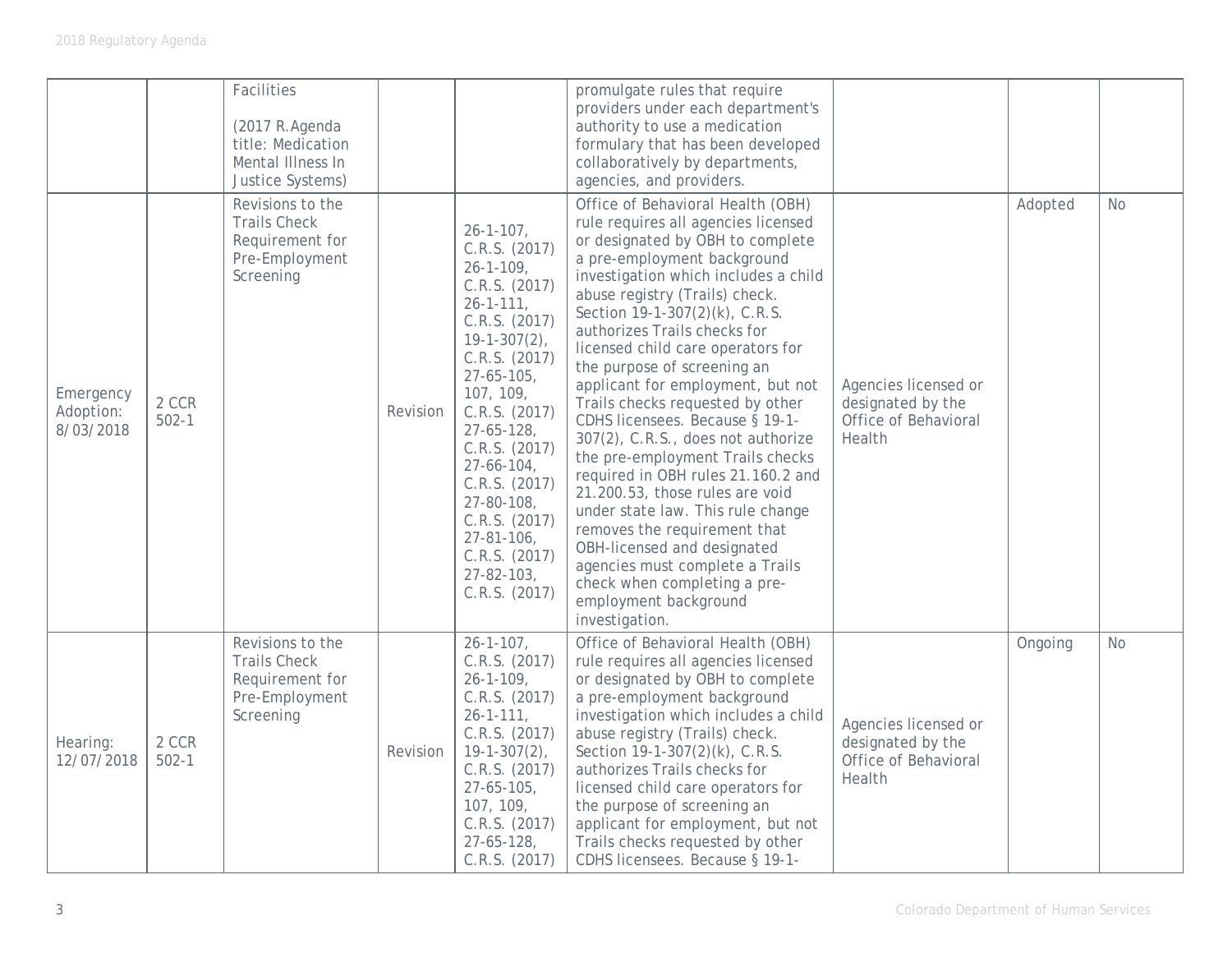|                       |                         |                                                                                    |                                      | $27 - 66 - 104$ ,<br>C.R.S. (2017)<br>27-80-108,<br>C.R.S. (2017)<br>$27 - 81 - 106$<br>C.R.S. (2017)<br>$27 - 82 - 103$<br>C.R.S. (2017)        | 307(2), C.R.S., does not authorize<br>the pre-employment Trails checks<br>required in OBH rules 21.160.2 and<br>21.200.53, those rules are void<br>under state law. This rule change<br>removes the requirement that<br>OBH-licensed and designated<br>agencies must complete a Trails<br>check when completing a pre-<br>employment background<br>investigation.                                                                                                                                                                                                                                                                                                                                                                                                                                                                                    |                                                                            |         |     |
|-----------------------|-------------------------|------------------------------------------------------------------------------------|--------------------------------------|--------------------------------------------------------------------------------------------------------------------------------------------------|------------------------------------------------------------------------------------------------------------------------------------------------------------------------------------------------------------------------------------------------------------------------------------------------------------------------------------------------------------------------------------------------------------------------------------------------------------------------------------------------------------------------------------------------------------------------------------------------------------------------------------------------------------------------------------------------------------------------------------------------------------------------------------------------------------------------------------------------------|----------------------------------------------------------------------------|---------|-----|
| Adopted:<br>4/06/2018 | <b>12 CCR</b><br>2518-1 | <b>APS Rule Additions</b><br>Related to<br>Implementation of<br><b>CAPS Checks</b> | Repeal,<br>Revision<br>, New<br>Rule | $26 - 1 - 107$ ,<br>C.R.S. (2017)<br>$26 - 1 - 109$<br>C.R.S. (2017)<br>$26 - 1 - 111$ ,<br>C.R.S. (2017)<br>$26 - 3.1 - 108$ ,<br>C.R.S. (2017) | The program rules for the Adult<br>Protective Services (APS) program,<br>as authorized by Title 26, Article<br>3.1, C.R.S. The APS program<br>provides protective services for at-<br>risk adults who are experiencing<br>mistreatment or are self-<br>neglecting. The purpose of this<br>proposed rule change is to update<br>sections of the Adult Protective<br>Services (APS) rules to reflect the<br>changes made in recent legislation<br>(HB15-1370, HB17-1253, and HB17-<br>1284) and budget initiatives and to<br>make technical corrections. The<br>majority of changes are related to<br>HB17-1284 which implements a<br>process requiring employers of<br>specific professions to conduct a<br>background check to determine if<br>an applicant has been<br>substantiated in an APS case of<br>mistreatment against an at-risk<br>adult. | Grant applicants<br>(community<br>organizations, state<br>agencies, etc.); | Adopted | Yes |
| Adopted:<br>6/01/2018 | <b>12 CCR</b><br>2518-1 | <b>Adult Protective</b><br>Services Program<br>Revisions                           | Revision                             | Section 26-<br>$3.1 - 111,$<br>C.R.S. (2017)                                                                                                     | 12 CCR 2518-1 are the program<br>rules for the Adult Protective<br>Services (APS) program, as<br>authorized by Title 26, Article 3.1,<br>C.R.S. The APS program provides<br>protective services for at-risk<br>adults who are experiencing<br>mistreatment or are self-                                                                                                                                                                                                                                                                                                                                                                                                                                                                                                                                                                              | -American Sign<br>Language/English<br>interpreters                         | Adopted | Yes |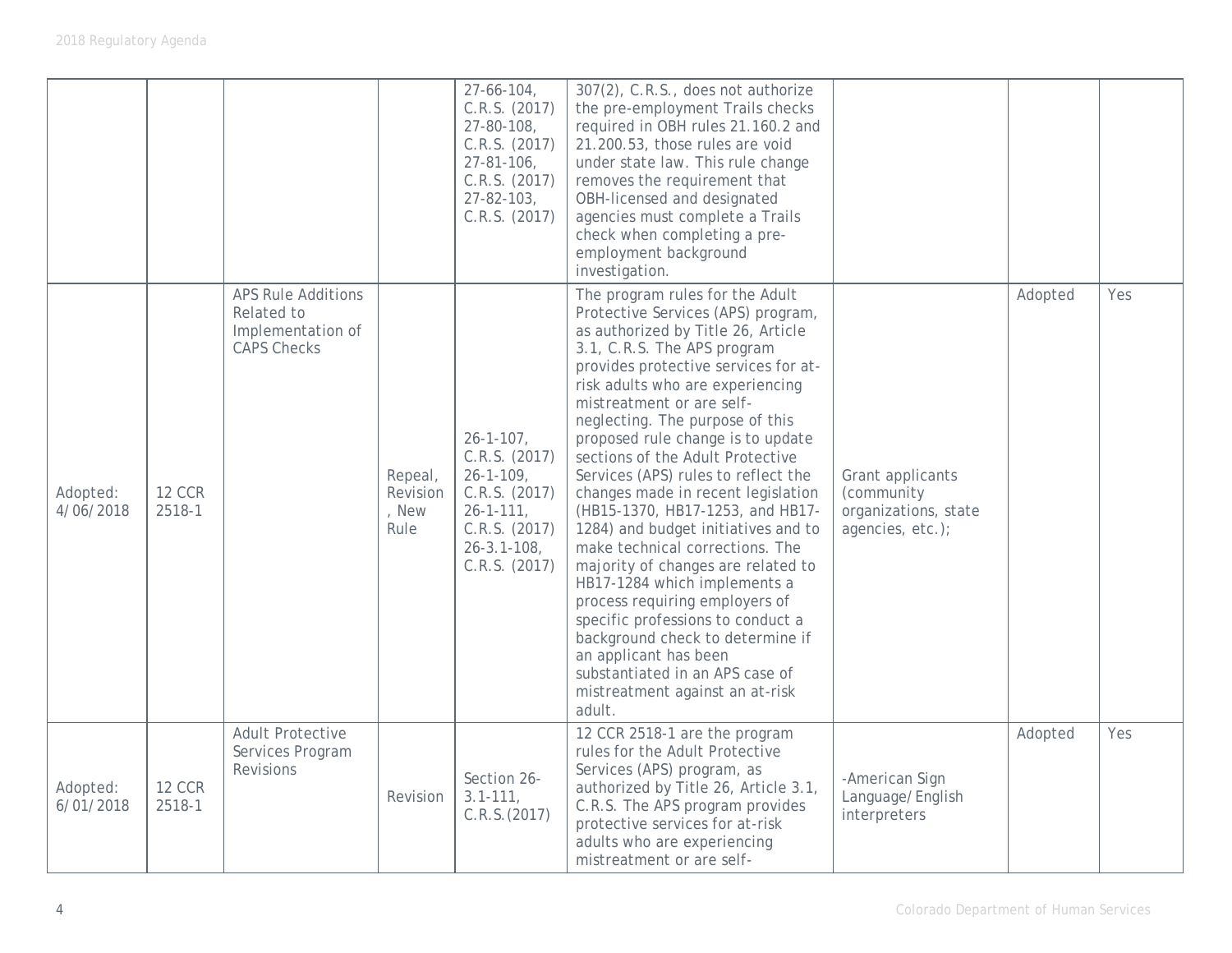|                        |                          |                                                                       |          |                                                                                                                                                                                                  | neglecting. The purpose of this<br>proposed rule change is to update<br>sections of the Adult Protective<br>Services (APS) rules to reflect the<br>changes made in recent legislation<br>(HB17-1284). HB17-1284<br>implements a process requiring<br>employers of specific professions<br>to conduct a background check to<br>determine if an applicant has been<br>substantiated in an APS case of<br>mistreatment against an at-risk<br>adult. This packet is specific to the<br>employer background check<br>process for requesting a<br>background check, costs associated<br>with the check, and returning<br>results to the employer. |                                                                                            |         |     |
|------------------------|--------------------------|-----------------------------------------------------------------------|----------|--------------------------------------------------------------------------------------------------------------------------------------------------------------------------------------------------|---------------------------------------------------------------------------------------------------------------------------------------------------------------------------------------------------------------------------------------------------------------------------------------------------------------------------------------------------------------------------------------------------------------------------------------------------------------------------------------------------------------------------------------------------------------------------------------------------------------------------------------------|--------------------------------------------------------------------------------------------|---------|-----|
| Hearing:<br>10/05/2018 | <b>12 CCR</b><br>2509-10 | Early Intervention<br>Program                                         | Revision | $26 - 1 - 107$ ,<br>C.R.S. (2016)<br>$26 - 1 - 109$ ,<br>C.R.S. (2016)<br>$26 - 1 - 111$ ,<br>C.R.S. (2016)<br>$27 - 10.5 -$<br>$703(2)$ ,<br>$(3)(b)$ C.R.S.<br>(2016)<br>34 C.F.R.<br>Part 303 | Revisions to clean up technical,<br>format, and grammatical issues all<br>at once                                                                                                                                                                                                                                                                                                                                                                                                                                                                                                                                                           | <b>Community Centered</b><br>Boards, providers,<br>families of children<br>eligible for El | Ongoing | Yes |
| Hearing:<br>12/07/2018 | <b>12 CCR</b><br>2509-8  | Rules regulating<br>less than 24-hour<br><b>Child Care Centers</b>    | Revision | $26 - 6 -$<br>$106(1)(a)$ ,<br>C.R.S. (2017)<br>$26 - 6 - 113$ ,<br>C.R.S. (2017)                                                                                                                | Align with federal requirements on<br>background checks; add rule set<br>for mobile preschools; modify rules<br>for drop-in centers; technical<br>clean up.                                                                                                                                                                                                                                                                                                                                                                                                                                                                                 | Child care centers;<br>early childhood<br>advocates                                        | Ongoing | Yes |
| Hearing:<br>12/07/2018 | <b>12 CCR</b><br>2509-8  | Colorado School<br><b>Readiness Quality</b><br>Improvement<br>Program | Revision | Section 26-<br>$6.5 - 106$<br>C.R.S.                                                                                                                                                             | With the recent passing of SB18-09<br>Concerning the Alignment of Early<br><b>Childhood Quality Improvement</b><br>Programs with the Colorado Shines<br>Quality Rating and Improvement<br>System, a rule revision is required<br>for the School Readiness Quality                                                                                                                                                                                                                                                                                                                                                                           | Early Childhood<br>Councils; early<br>childhood advocates                                  | Ongoing | Yes |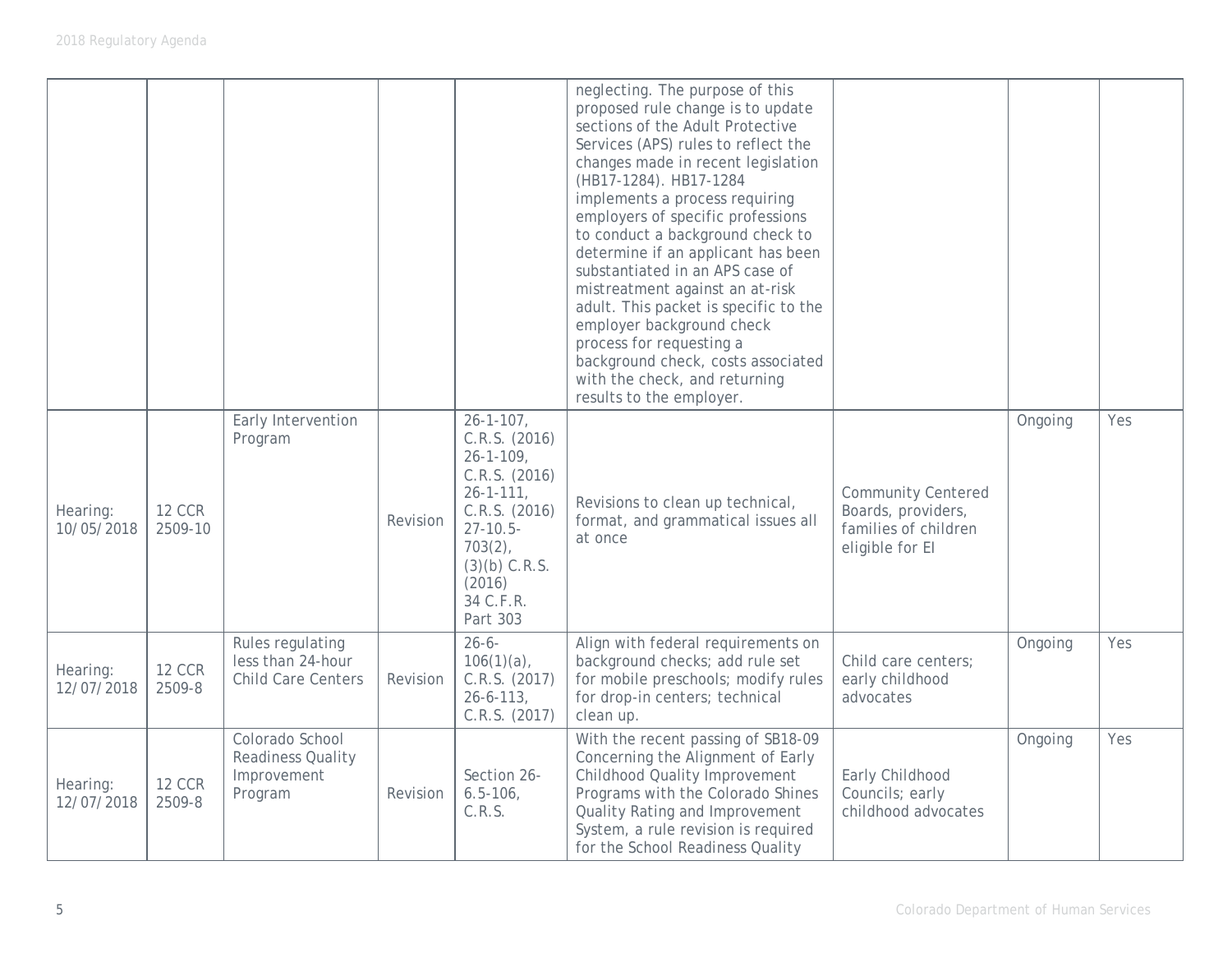|                       |                         |                                                                          |          |                                                                                                                                                                                                                                                                                                                                   | Improvement Program.                                                                                                                                                                                                                                                                                                                                                                                                                                                                                                                                                                                                                                                                               |                                  |         |           |
|-----------------------|-------------------------|--------------------------------------------------------------------------|----------|-----------------------------------------------------------------------------------------------------------------------------------------------------------------------------------------------------------------------------------------------------------------------------------------------------------------------------------|----------------------------------------------------------------------------------------------------------------------------------------------------------------------------------------------------------------------------------------------------------------------------------------------------------------------------------------------------------------------------------------------------------------------------------------------------------------------------------------------------------------------------------------------------------------------------------------------------------------------------------------------------------------------------------------------------|----------------------------------|---------|-----------|
| Adopted<br>7/06/2018  | 9 CCR<br>2503-6         | <b>Basic Cash</b><br>Assistance                                          | Revision | $26 - 1 - 107$ ,<br>C.R.S. (2017)<br>$26 - 1 - 109$ ,<br>C.R.S. (2017)<br>$26 - 1 - 111$ ,<br>C.R.S.<br>$(201726 - 2 -$<br>$706.6$ ,<br>C.R.S. (2017)                                                                                                                                                                             | Colorado Works is the State's<br>Temporary Assistance for Needy<br>Families (TANF) program. It<br>provides cash assistance and<br>employment and stabilization<br>services to Colorado's neediest<br>families. The value of the cash<br>assistance benefits has eroded<br>over time, as it is not adjusted for<br>inflation or cost of living increases.<br>Since its establishment in 1997,<br>the purchasing power of Colorado's<br>Basic Cash Assistance (BCA) grant<br>has decreased 35%. The benefit<br>amount was last modified slightly<br>in 2009.<br>The purpose of this change is to<br>ensure BCA is increased to more<br>closely align with inflation and cost<br>of living increases. | County partners and<br>advocates | Adopted | Yes       |
| Adopted:<br>7/06/2018 | <b>10 CCR</b><br>2506-1 | Big rule updates:<br><b>Rule Manual</b><br>Volume 4B, Food<br>Assistance | Revision | $26 - 1 - 107$ ,<br>C.R.S. (2015)<br>$26 - 1 - 109$ ,<br>C.R.S. (2015)<br>$26 - 1 - 111$ ,<br>C.R.S. (2015)<br>7 CFR<br>273.10(a)(1)<br>$iii)(B) & (C)$ ,<br>7 CFR<br>273.10(e)(2)<br>7 CFR<br>273.12(a)(5)(<br>$iii)$ (E) 7 CFR<br>$273.11(e)$ 7<br><b>CFR</b><br>$273.11(f)$ 7<br><b>CFR</b><br>$273.9(d)(4)$ 7<br>CFR 273.8(e) | The Food and Nutrition Act of 2008<br>incorporated a myriad of changes<br>into federal Supplemental<br><b>Nutrition Assistance Program</b><br>regulations. These changes,<br>however, were only recently<br>codified into rule. As a result,<br>Colorado State Food Assistance<br>rules must now be updated to<br>reflect the same clarifications and<br>amendments to align with the<br>federal program.                                                                                                                                                                                                                                                                                          | County partners and<br>advocates | Adopted | <b>No</b> |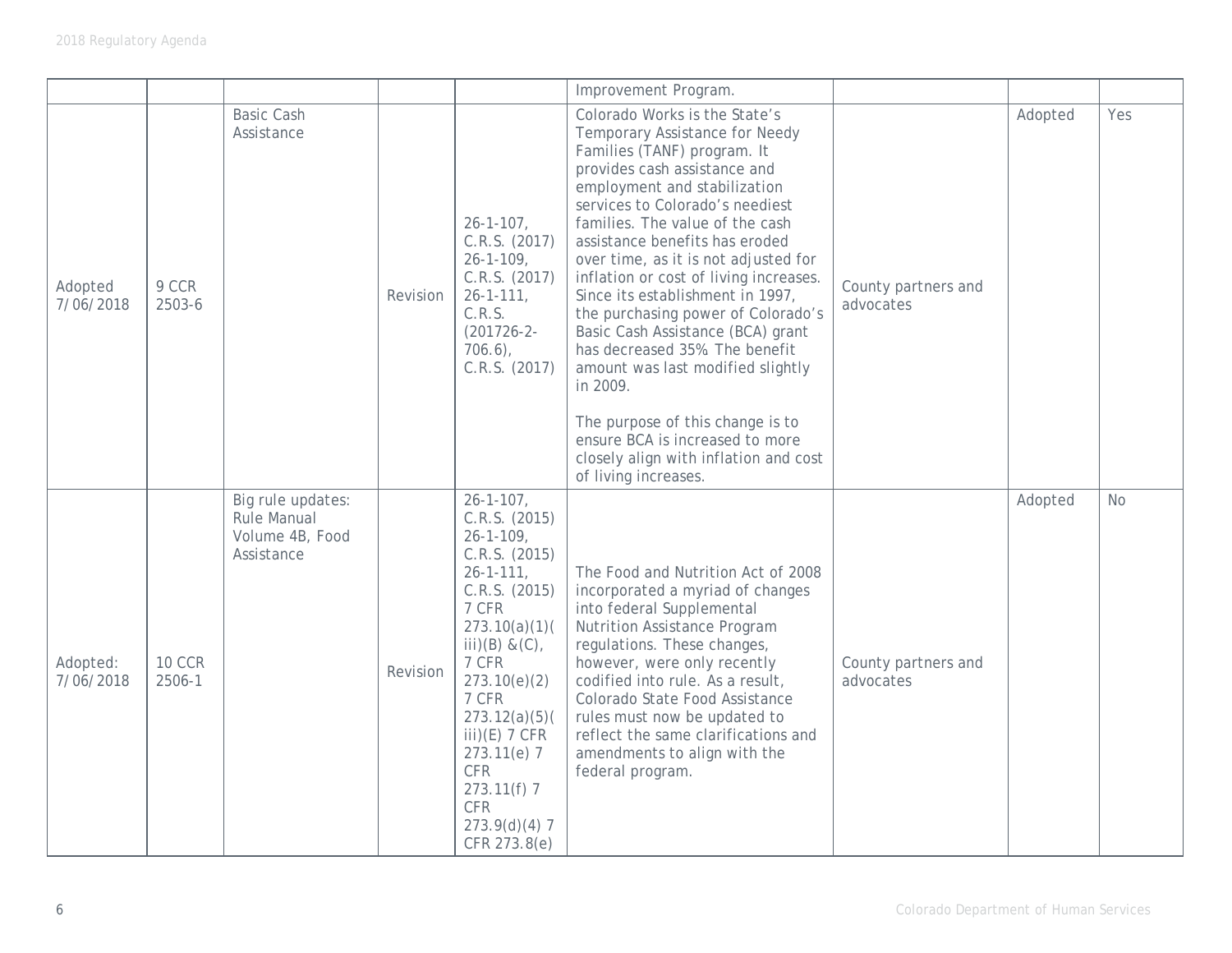|                                     |                         |                                                                    |          | 7 CFR<br>273.12(c)(3)<br>7 CFR 272.13<br>7 CFR 272.14                                                                                                                                                                                                                           |                                                                                                                                                                                                                                                                                                                                                                                                                                                                                                                                                                                                |                                   |         |           |
|-------------------------------------|-------------------------|--------------------------------------------------------------------|----------|---------------------------------------------------------------------------------------------------------------------------------------------------------------------------------------------------------------------------------------------------------------------------------|------------------------------------------------------------------------------------------------------------------------------------------------------------------------------------------------------------------------------------------------------------------------------------------------------------------------------------------------------------------------------------------------------------------------------------------------------------------------------------------------------------------------------------------------------------------------------------------------|-----------------------------------|---------|-----------|
| Emergency<br>Adoption:<br>5/04/2018 | <b>10 CCR</b><br>2506-1 | <b>Updates to Broad</b><br><b>Based Categorical</b><br>Eligibility | Revision | $26 - 1 - 107$ ,<br>C.R.S. (2015)<br>$26 - 1 - 109$ ,<br>C.R.S. (2015)<br>$26 - 1 - 111$ ,<br>C.R.S. (2015)<br>7 CFR<br>$273.2(j)(2)$ 7<br>CFR 273.9(a)<br>7 CFR<br>273.10(e)(1)<br>7 CFR 273.8<br>7 CFR<br>$273.2(f)(1)$ 7<br><b>CFR</b><br>273.12(a)(5)<br>7 CFR<br>273.12(c) | <b>Federal Supplemental Nutrition</b><br>Assistance regulations allow states<br>the option to expand the reach of<br>categorical eligibility (simplified<br>eligibility processes already<br>afforded to recipients of certain<br>means tested public assistance<br>programs) to a broader client base.<br>In 2010, Colorado chose to<br>legislate this option and effectively<br>reduced the burden of the<br>resource test for a broader<br>audience. Since then, further<br>federal clarification has been<br>received which necessitates<br>updating the categorical eligibility<br>model. | County partners and<br>advocates  | Adopted | <b>No</b> |
| Adopted:<br>7/06/2018               | <b>10 CCR</b><br>2506-1 | <b>Updates to Broad</b><br><b>Based Categorical</b><br>Eligibility | Revision | $26 - 1 - 107$ ,<br>C.R.S. (2015)<br>$26 - 1 - 109$ ,<br>C.R.S. (2015)<br>$26 - 1 - 111$ ,<br>C.R.S. (2015)<br>7 CFR<br>$273.2(j)(2)$ 7<br>CFR 273.9(a)<br>7 CFR<br>273.10(e)(1)<br>7 CFR 273.8<br>7 CFR<br>$273.2(f)(1)$ 7<br><b>CFR</b><br>273.12(a)(5)<br>7 CFR<br>273.12(c) | <b>Federal Supplemental Nutrition</b><br>Assistance regulations allow states<br>the option to expand the reach of<br>categorical eligibility (simplified<br>eligibility processes already<br>afforded to recipients of certain<br>means tested public assistance<br>programs) to a broader client base.<br>In 2010, Colorado chose to<br>legislate this option and effectively<br>reduced the burden of the<br>resource test for a broader<br>audience. Since then, further<br>federal clarification has been<br>received which necessitates<br>updating the categorical eligibility<br>model. | County partners and<br>advocates  | Adopted | <b>No</b> |
| Emergency<br>Adoption:              | <b>10 CCR</b><br>2506-1 | Food Assistance<br>FFY18 Standard                                  | Revision | $26 - 2 - 301$<br>$(2017)$ ,                                                                                                                                                                                                                                                    | The United States Department of<br>Agriculture, Food and Nutrition                                                                                                                                                                                                                                                                                                                                                                                                                                                                                                                             | Food Assistance<br>applicants and | Adopted | <b>No</b> |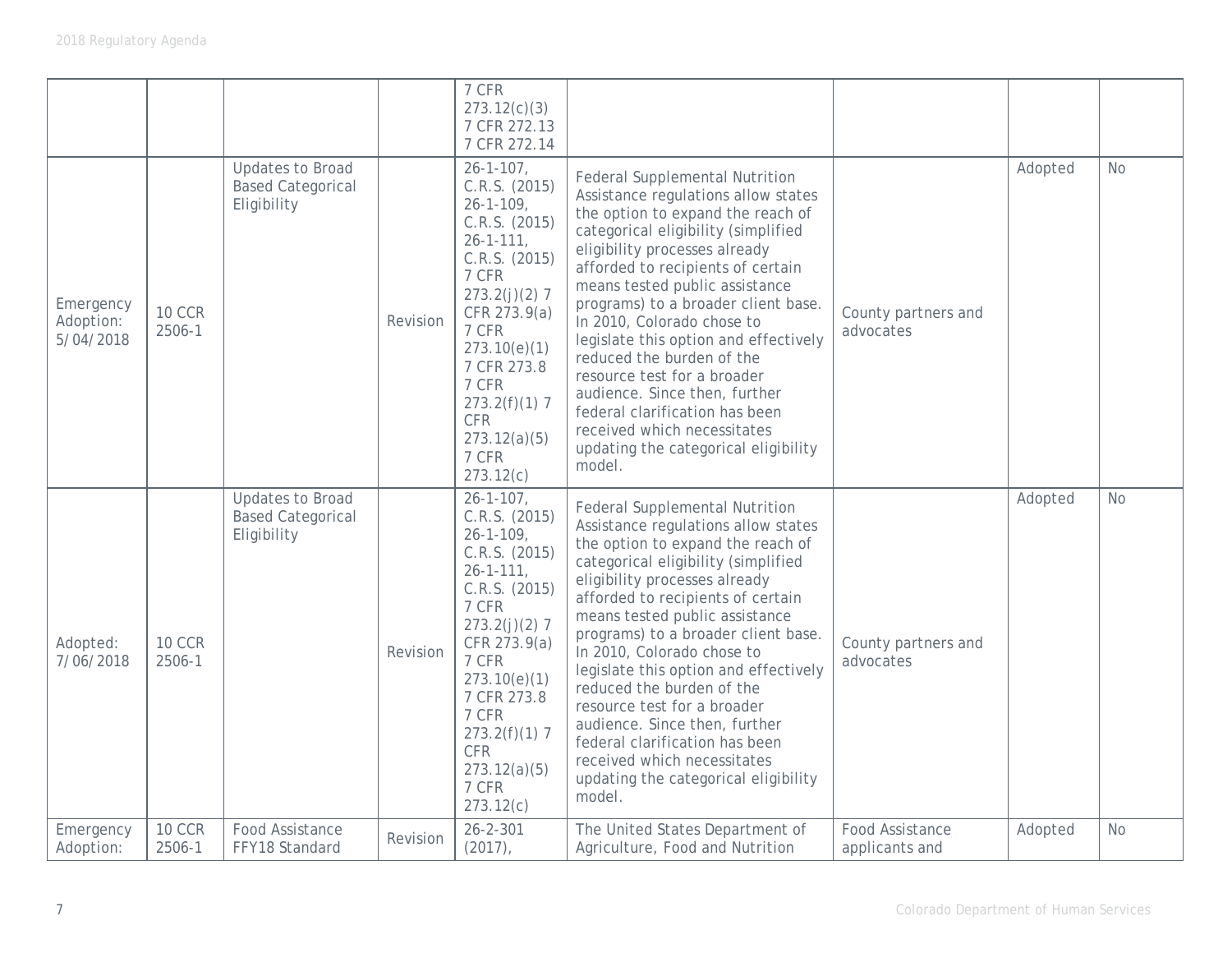| 9/07/2018              |                         | <b>Utility Allowance</b><br><b>Updates and Cost</b><br>of Living<br>Adjustments                |          | $C.R.S. 26-2-$<br>$302(2017)$ ,<br>C.R.S.                                                                                                                                                                                                                   | Service annually evaluates Federal<br>income poverty guidelines and cost<br>of living increases to determine<br>appropriate adjustments to income<br>eligibility standards, benefit<br>allotments, and deductions for the<br>upcoming Federal Fiscal Year. The<br>modified figures are typically<br>made available to states during the<br>month of August immediately<br>proceeding the next fiscal year.                                                                                                                                                                              | participants                     |         |     |
|------------------------|-------------------------|------------------------------------------------------------------------------------------------|----------|-------------------------------------------------------------------------------------------------------------------------------------------------------------------------------------------------------------------------------------------------------------|-----------------------------------------------------------------------------------------------------------------------------------------------------------------------------------------------------------------------------------------------------------------------------------------------------------------------------------------------------------------------------------------------------------------------------------------------------------------------------------------------------------------------------------------------------------------------------------------|----------------------------------|---------|-----|
| Hearing:<br>12/07/2018 | <b>10 CCR</b><br>2506-1 | Food Assistance<br>Program                                                                     | Revision | $26 - 1 - 107$ ,<br>C.R.S. (2016)<br>$26 - 1 - 109$ ,<br>C.R.S. (2016)<br>$26 - 1 - 111$ ,<br>C.R.S. (2016)<br>$26 - 2 - 301$<br>$(2017)$ ,<br>C.R.S.<br>$26 - 2 - 302$<br>$(2017)$ ,<br>C.R.S.<br>Agricultural<br>Act of 2014<br>(Public Law<br>$113 - 79$ | The purpose of this revision is to<br>modify the sequential order of this<br>rule, and possibly update the<br>language, so that it is easier to<br>identify the two distinct sets of<br>regulations within SNAP: 1) Food<br>Assistance and 2) Employment &<br>Training                                                                                                                                                                                                                                                                                                                  | County partners and<br>advocates | Ongoing | No. |
| Adopted:<br>7/06/2018  | 9 CCR<br>2503-5         | Aid to the Needy<br>Disabled State Only<br>and Home Care<br><b>Allowance Grant</b><br>Increase | Revision | $26 - 1 - 107$ ,<br>C.R.S. (2017)<br>$26 - 1 - 109$ ,<br>C.R.S. (2017)<br>$26 - 1 - 111$ ,<br>C.R.S. (2017)<br>$26 - 2 - 111$ ,<br>C.R.S. (2017)<br>$26 - 2 - 119$ ,<br>C.R.S. (2017)<br>$26 - 2 - 122.3$<br>C.R.S. (2017)<br>20 CFR 416<br>et seq.         | The purpose of this rule will be to<br>increase the grants for both the<br>Aid to the Needy Disabled State<br>Only (AND-SO) and Home Care<br>Allowance (HCA) grants. Colorado<br>State Statutue encourages the<br>Department to increase the<br>amount of the grant during the<br>current fiscal years and to adjust<br>the grant to reflect increases in<br>the cost of living. The AND-SO<br>grant has not been increased since<br>January 2015 and is currently at<br>\$189. The Department is proposing<br>to increase this grant by \$28. The<br>HCA grant has three tiers and the | County partners and<br>advocates | Adopted | Yes |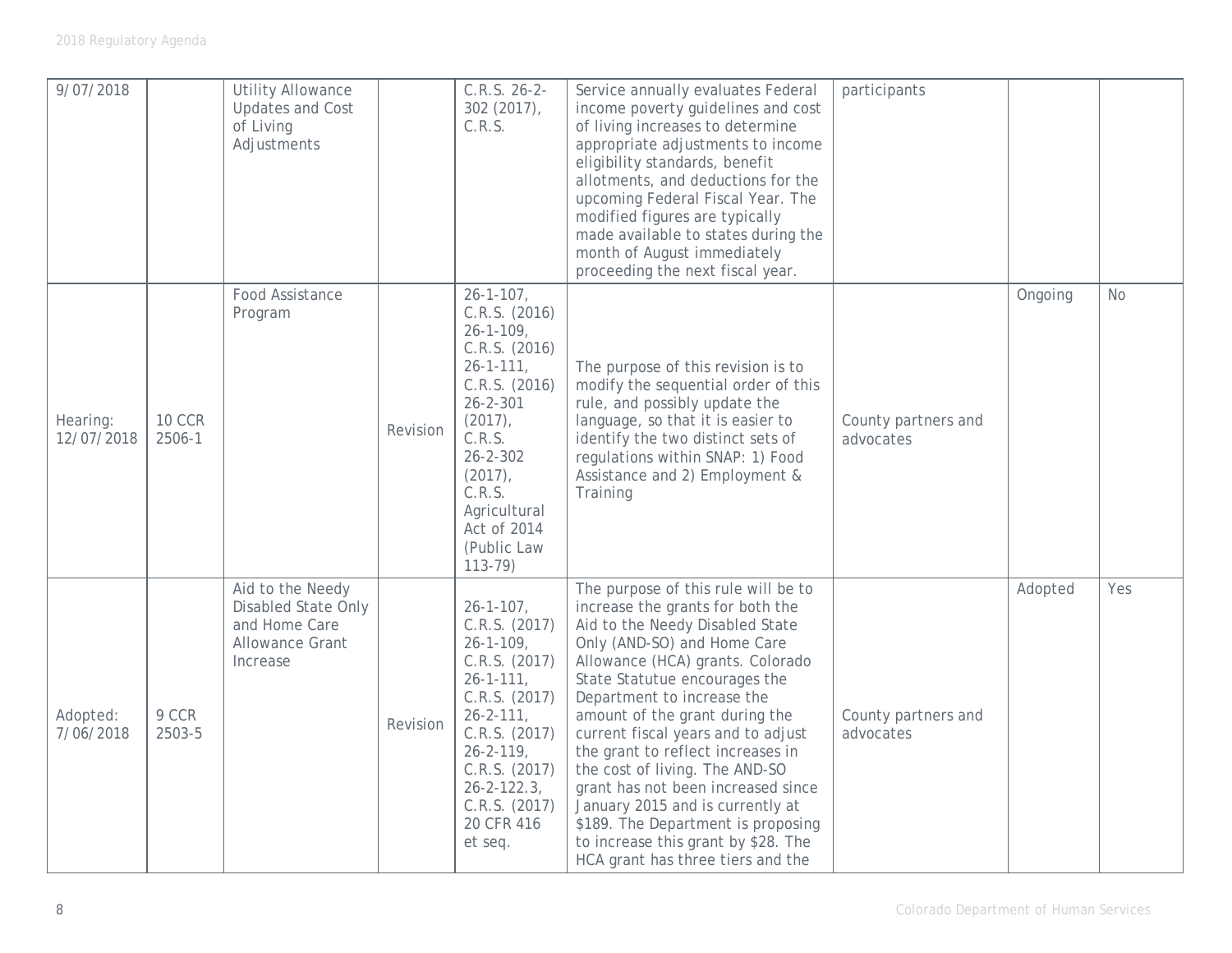|                       |                                    |                                                                                    |                     |                                                                                                                                                                                                                                    | Department is proposing to<br>increase each tier by \$75.<br>Increasing the HCA grant will help<br>ensure the State meets the<br>Maintenance of Effort (MOE)<br>agreement with the Social Security<br>Administration and avoids a non-<br>compliance penalty of at least<br>\$325 million quarterly.                                                                                                                                                                                                                                                                                                                                                                                                                                              |                                                                                         |         |     |
|-----------------------|------------------------------------|------------------------------------------------------------------------------------|---------------------|------------------------------------------------------------------------------------------------------------------------------------------------------------------------------------------------------------------------------------|---------------------------------------------------------------------------------------------------------------------------------------------------------------------------------------------------------------------------------------------------------------------------------------------------------------------------------------------------------------------------------------------------------------------------------------------------------------------------------------------------------------------------------------------------------------------------------------------------------------------------------------------------------------------------------------------------------------------------------------------------|-----------------------------------------------------------------------------------------|---------|-----|
| Adopted:<br>9/07/2018 | 9 CCR<br>2503-5<br>9 CCR<br>2503-8 | Aid to the Needy<br>Disabled - State<br>Only (AND - SO)<br>Program Rule<br>Changes | Revision<br>/Repeal | $26 - 1 - 107$ ,<br>C.R.S. (2017)<br>$26 - 1 - 111$ ,<br>C.R.S. (2017)<br>$26 - 2 - 111$<br>$(4)(b.5)(II)$ ,<br>C.R.S. (2017)<br>$26 - 2 -$<br>$106(6)(a)$ ,<br>C.R.S. (2017)<br>$26 - 2 - 103$<br>$(14)(a)(b)$ ,<br>C.R.S. (2017) | The purpose of this rule will be to<br>review the Adult Financial<br>programs, modernize language,<br>align requirements with other<br>programs where possible and<br>appropriate. Will also be folding in<br>9 CCR 2503-8 into this rule and<br>repealing that section in entirety                                                                                                                                                                                                                                                                                                                                                                                                                                                               | County partners and<br>advocates                                                        | Adopted | Yes |
| Emergency<br>Adoption | 9 CCR<br>2503-9                    | Colorado Child<br>Care Assistance<br>Program                                       | Revision            | $26 - 1 - 107$ ,<br>C.R.S. (2015)<br>$26 - 1 - 109$ ,<br>C.R.S. (2015)<br>$26 - 1 - 111$ ,<br>C.R.S. (2015)<br>Section 26-1-<br>107, C.R.S.<br>Section 26-2-<br>805, C.R.S.                                                        | The Department must set the<br>income eligibility for the CCCAP<br>program. The state has flexibility<br>to set these limits, as long as they<br>do not exceed 85% of the state<br>median income level, as<br>determined in the LIHEAP federal<br>information memo. Annually, the<br>Department updates the federal<br>poverty levels and the state<br>median income levels in CHATS<br>(the automated system used by<br>counties to administer CCCAP).<br>Typically, the new federal poverty<br>guidelines are released sometime<br>in January every year, but the<br>CCCAP program must adhere<br>strictly to the LIHEAP State Median<br>Income limits, which are effective<br>every October 1. This update<br>happens to also align with other | County human<br>services, early<br>childhood providers,<br>early childhood<br>advocates | Adopted | Yes |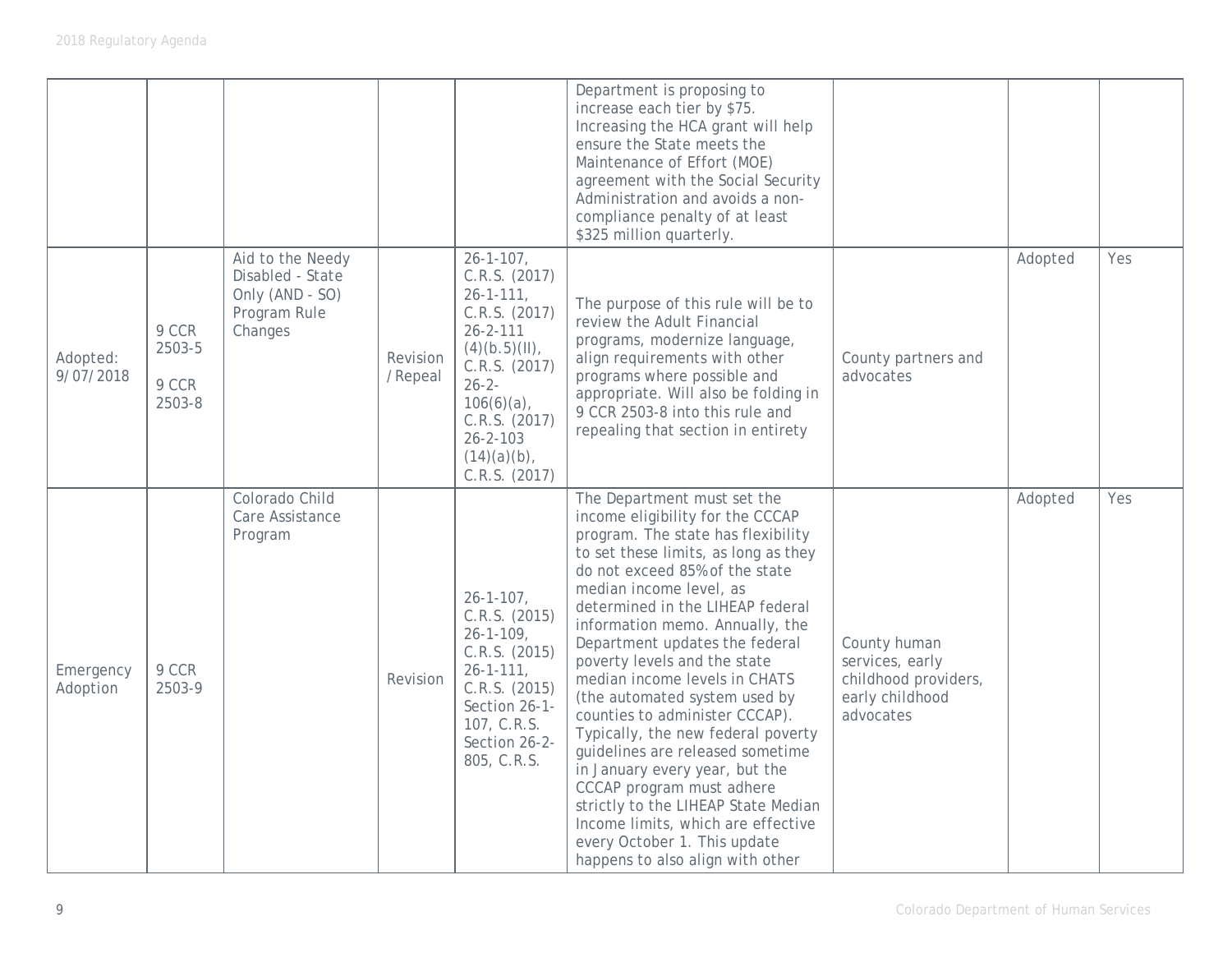|                       |                    |                                                                                                                  |          |                                                                                                                                                                                                        | federal fiscal programs that<br>operate on the federal fiscal year<br>(October 1) and the staggered<br>timeframe also allows time for the<br>OIT team to input the new federal<br>poverty levels into the CHATS<br>system. The Department removed<br>the reference to actual income<br>levels in the rule package that<br>went into effect in February 2016,<br>in an effort to simplify rule and<br>reduce the need to amend the rule<br>annually with the new income<br>guidelines. These guidelines are<br>now published on the OEC website<br>and established every year through<br>an Operational Memo to the<br>counties. It has come to our<br>attention that because these<br>income guidelines are not in rule,<br>the state is not in compliance with<br>the Administrative Procedure Act,<br>§ 24-4-103, which requires the<br>state to address in rule any general<br>standard that is applied to the<br>public (such as income eligibility<br>for child care assistance). |                                                                                         |         |           |
|-----------------------|--------------------|------------------------------------------------------------------------------------------------------------------|----------|--------------------------------------------------------------------------------------------------------------------------------------------------------------------------------------------------------|----------------------------------------------------------------------------------------------------------------------------------------------------------------------------------------------------------------------------------------------------------------------------------------------------------------------------------------------------------------------------------------------------------------------------------------------------------------------------------------------------------------------------------------------------------------------------------------------------------------------------------------------------------------------------------------------------------------------------------------------------------------------------------------------------------------------------------------------------------------------------------------------------------------------------------------------------------------------------------------|-----------------------------------------------------------------------------------------|---------|-----------|
| Adopted:<br>8/03/2018 | 9 CCR<br>2503-9    | Colorado Child<br>Care Assistance<br>Program                                                                     | Revision | $26 - 1 - 107$ ,<br>C.R.S. (2015)<br>$26 - 1 - 109$ ,<br>C.R.S. (2015)<br>$26 - 1 - 111$ ,<br>C.R.S. (2015)<br>$26 - 1 - 107(5)$ ,<br>$(6)$ , C.R.S.<br>(2015)<br>$26 - 1 - 109(5)$ ,<br>C.R.S. (2015) | The purpose of the changes is to:<br>meet the Federal requirements<br>outlined in the Child Care<br>Development Fund, update rule to<br>ensure that it supports the newly<br>designed CHATS System, and to<br>provide better rule clarity and<br>program guidance                                                                                                                                                                                                                                                                                                                                                                                                                                                                                                                                                                                                                                                                                                                      | County human<br>services, early<br>childhood providers,<br>early childhood<br>advocates | Adopted | Yes       |
| Adopted:<br>6/18/2018 | 2 CCR<br>$502 - 5$ | <b>Certified Addiction</b><br><b>Counselor Clinical</b><br>Training Program -<br><b>Approved Trainer</b><br>Fees | Revision | $26 - 1 -$<br>$108(1.7)$ ,<br>C.R.S.<br>$(2017), 27-$<br>$80-111(1)$ ,                                                                                                                                 | In order for the Office of<br>Behavioral Health to be in<br>compliance with Section 27-80-<br>111, C.R.S., rules must be<br>establish by the executive director                                                                                                                                                                                                                                                                                                                                                                                                                                                                                                                                                                                                                                                                                                                                                                                                                        | Designated facilities                                                                   | Adopted | <b>No</b> |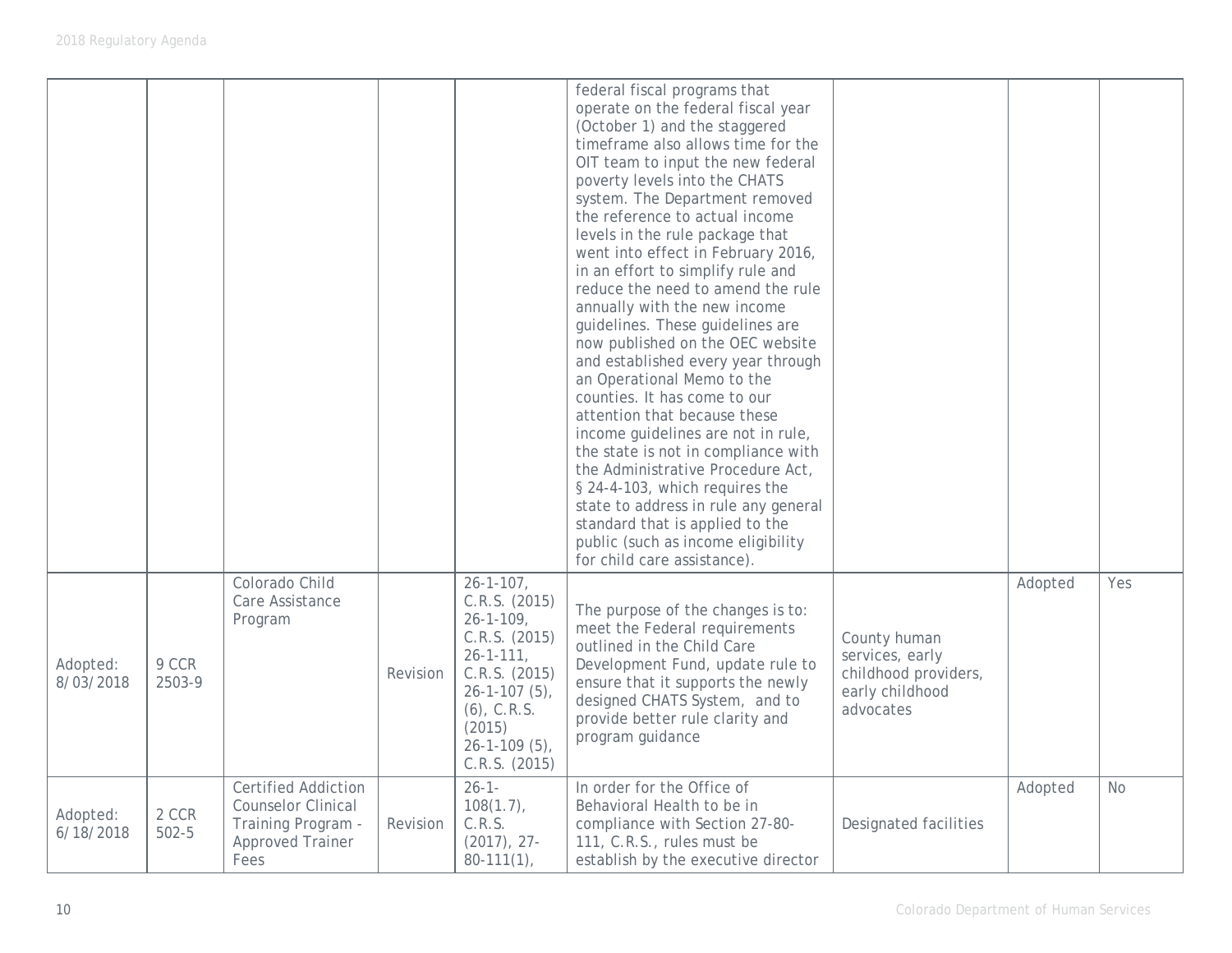|                       |                          |                                                                                                                                                                                                      |          | C.R.S. (2017)                                                                                                                 | for the fees to be charged for<br>addiction counselor training. These<br>executive director rules will<br>formalize the fees currently<br>established in the Certified<br>Addiction Counselor (CAC) Clinical<br>Training Program - OBH Approved<br>Trainer Program.                                                                                                                                                                                                                                                                                                                                      |                                                                                                                                                       |                                                          |           |
|-----------------------|--------------------------|------------------------------------------------------------------------------------------------------------------------------------------------------------------------------------------------------|----------|-------------------------------------------------------------------------------------------------------------------------------|----------------------------------------------------------------------------------------------------------------------------------------------------------------------------------------------------------------------------------------------------------------------------------------------------------------------------------------------------------------------------------------------------------------------------------------------------------------------------------------------------------------------------------------------------------------------------------------------------------|-------------------------------------------------------------------------------------------------------------------------------------------------------|----------------------------------------------------------|-----------|
| Adopted:<br>7/06/2018 | <b>12 CCR</b><br>2509-02 | <b>Social Services</b><br>Rules - OVERVIEW<br>OF CHILD WELFARE<br><b>SERVICES</b><br>Rule Title:<br><b>Additional Actions</b><br>when a County<br>Department has<br>had Prior/Current<br>Involvement | Revision | $C.R.S. 26-1-$<br>$139, 26-1-$<br>111, C.R.S.<br>$(2015)$ , 26-<br>1-109, C.R.S.<br>$(2015)$ , 26-1-<br>107, C.R.S.<br>(2015) | Create clarification and additional<br>time for the internal review and<br>written report requirements. 26-1-<br>139 (5) (a) states that extensions<br>can be granted for delays outside<br>the county's control for relevant<br>reports. 7.106.13 (C) allows for<br>the state department to provide an<br>extension and includes the internal<br>review report. 7.106.121 (B) (3)<br>states that the written report shall<br>be submitted within 60 calendar<br>days of initial notification."<br>Counties also requested that the<br>requirement for completion of the<br>internal review be extended. | County partners                                                                                                                                       | Adopted                                                  | <b>No</b> |
| Adopted:<br>8/03/2018 | <b>12 CCR</b><br>2512-2  | Administering<br>Funds and<br>Standards for<br>Domestic Violence<br><b>Advocacy Services</b>                                                                                                         | Revision | $12.100 -$<br>12.552                                                                                                          | As part of an internal rule review<br>process, the Domestic Violence<br>Program (DVP) is ensuring that<br>rules clarify requirements, reflect<br>current best practices in the<br>domestic violence field, and align<br>with new federal rules.                                                                                                                                                                                                                                                                                                                                                          | Community-based<br>organizations that<br>receive funding from<br>DVP and provide<br>services to victims of<br>domestic violence and<br>their families | Adopted                                                  | <b>No</b> |
| Adopted:<br>9/07/2018 | <b>12 CCR</b><br>2512-2  | Administering<br>Funds and<br>Standards for<br>Domestic Violence<br><b>Advocacy Services</b>                                                                                                         | Revision | 12.100-<br>12.552                                                                                                             | To amend an error regarding an<br>incorporation by reference for<br>permanent rule adopted on<br>8/03/2018. This rule was not filed<br>for a permanent update in the<br>required timeline, so it will be<br>heard for emergency status once<br>more in December 2018. The<br>permanent adoption for this<br>correction will take place in<br>January of 2019                                                                                                                                                                                                                                             | Community-based<br>organizations that<br>receive funding from<br>DVP and provide<br>services to victims of<br>domestic violence and<br>their families | Adopted<br>& Ongoing<br>(see note<br>in rule<br>purpose) | <b>No</b> |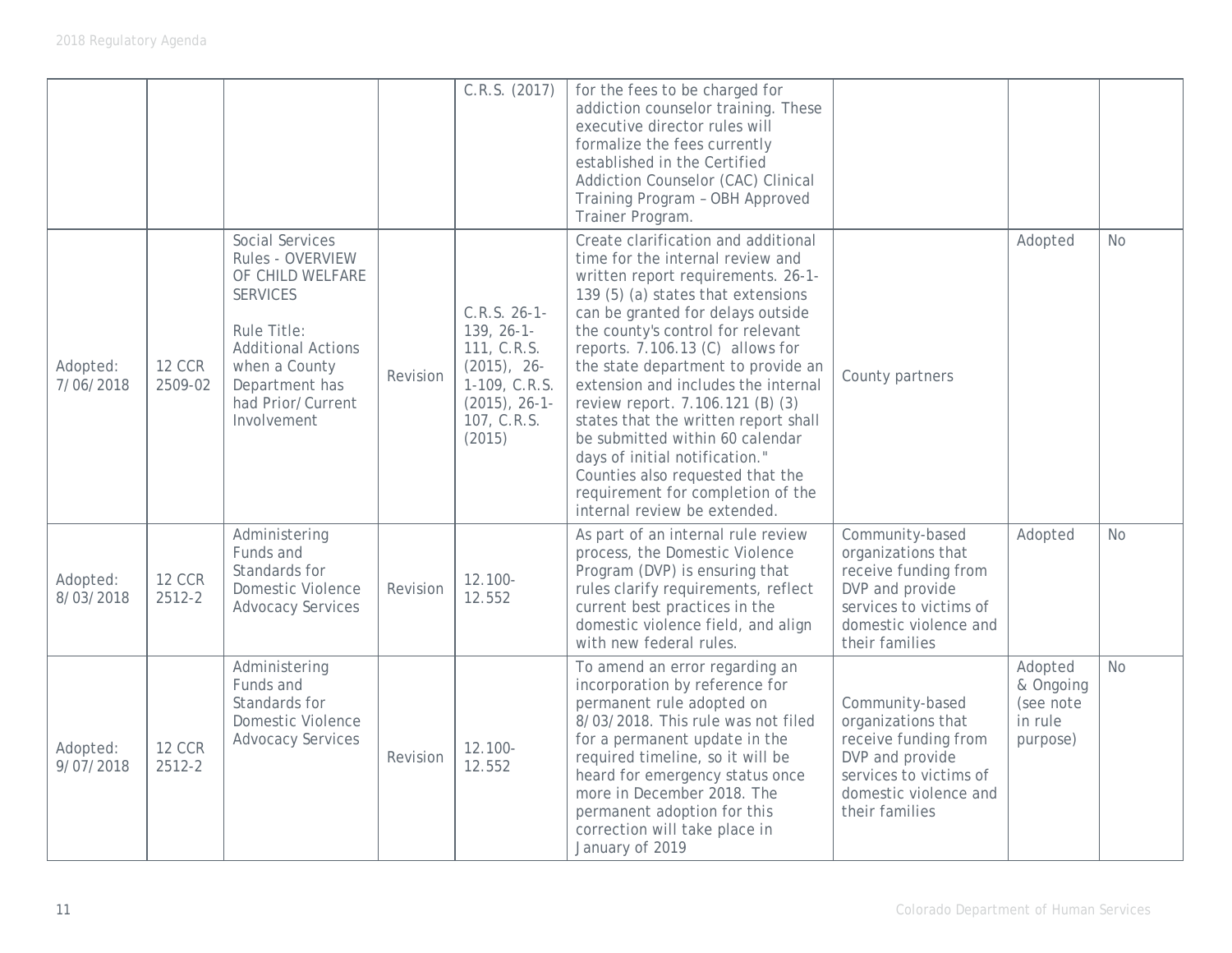| Adopted:<br>8/03/2018  | <b>12 CCR</b><br>2509-8 | General Rules for<br>Child Care<br>Facilities, Centers<br>and Homes                   | Revision | $26 - 1 - 107$ ,<br>C.R.S. (2018)<br>$26 - 1 - 109$ ,<br>C.R.S. (2018)<br>$26 - 1 - 111$ ,<br>C.R.S. (2018)<br>$26 - 6 -$<br>$106(1)(a)$ ,<br>C.R.S. (2017)<br>$26 - 6 - 113$ ,<br>C.R.S. (2018) | The Child Care and Development<br><b>Block Grant (CCDBG) Act</b><br>statutorily requires that States<br>which receive funds implement the<br>requirements of the CCDBG Act<br>Sec. 658H Criminal Background<br>Checks. The Department is<br>statutorily mandated to have in<br>effect requirements, policies, and<br>procedures to require and conduct<br>criminal background checks for<br>child care staff members, as well<br>as, licensing, regulation, and<br>registration requirements that<br>prohibit the employment of child<br>care staff members with<br>disqualifying crimes. This change<br>adds requirements as required by<br>the CCDBG Act that must be<br>effective by September 30, 2018.                                                                                                    | Designated facilities,<br>county partners                                                                                                                                                                            | Adopted | No        |
|------------------------|-------------------------|---------------------------------------------------------------------------------------|----------|--------------------------------------------------------------------------------------------------------------------------------------------------------------------------------------------------|----------------------------------------------------------------------------------------------------------------------------------------------------------------------------------------------------------------------------------------------------------------------------------------------------------------------------------------------------------------------------------------------------------------------------------------------------------------------------------------------------------------------------------------------------------------------------------------------------------------------------------------------------------------------------------------------------------------------------------------------------------------------------------------------------------------|----------------------------------------------------------------------------------------------------------------------------------------------------------------------------------------------------------------------|---------|-----------|
| Hearing:<br>10/05/2018 | <b>12 CCR</b><br>2509-6 | <b>Increasing Capacity</b><br>in Foster Care<br>Homes and<br><b>Technical Changes</b> | Revision |                                                                                                                                                                                                  | The Family First Prevention<br>Services Act (2018) defined a<br>foster care home in Section 472<br>[U.S.C. 672] (c) (1) (i) (ii) (III).<br>Requirements include: a foster<br>care home is located in the state<br>of residence and meets the state's<br>standards; a child/youth has been<br>placed in the care of and resides in<br>the home with the foster parents,<br>and provides care for no more than<br>six (6) children/youth, though<br>states have discretion for<br>exceptions for specific<br>populations.<br>The Act promotes placing<br>children/youth in foster care<br>homes because they are family<br>settings and less restrictive than<br>congregate care. Placements in<br>group homes, group centers, and<br>residential child care facilities will<br>be subject to new/more stringent | Children/youth,<br>foster parents, county<br>departments of<br>human/social<br>services, and child<br>placement agencies<br>(CPAs), Group homes,<br>group centers, and<br>RCCFs serving six (6)<br>or fewer children | Ongoing | <b>No</b> |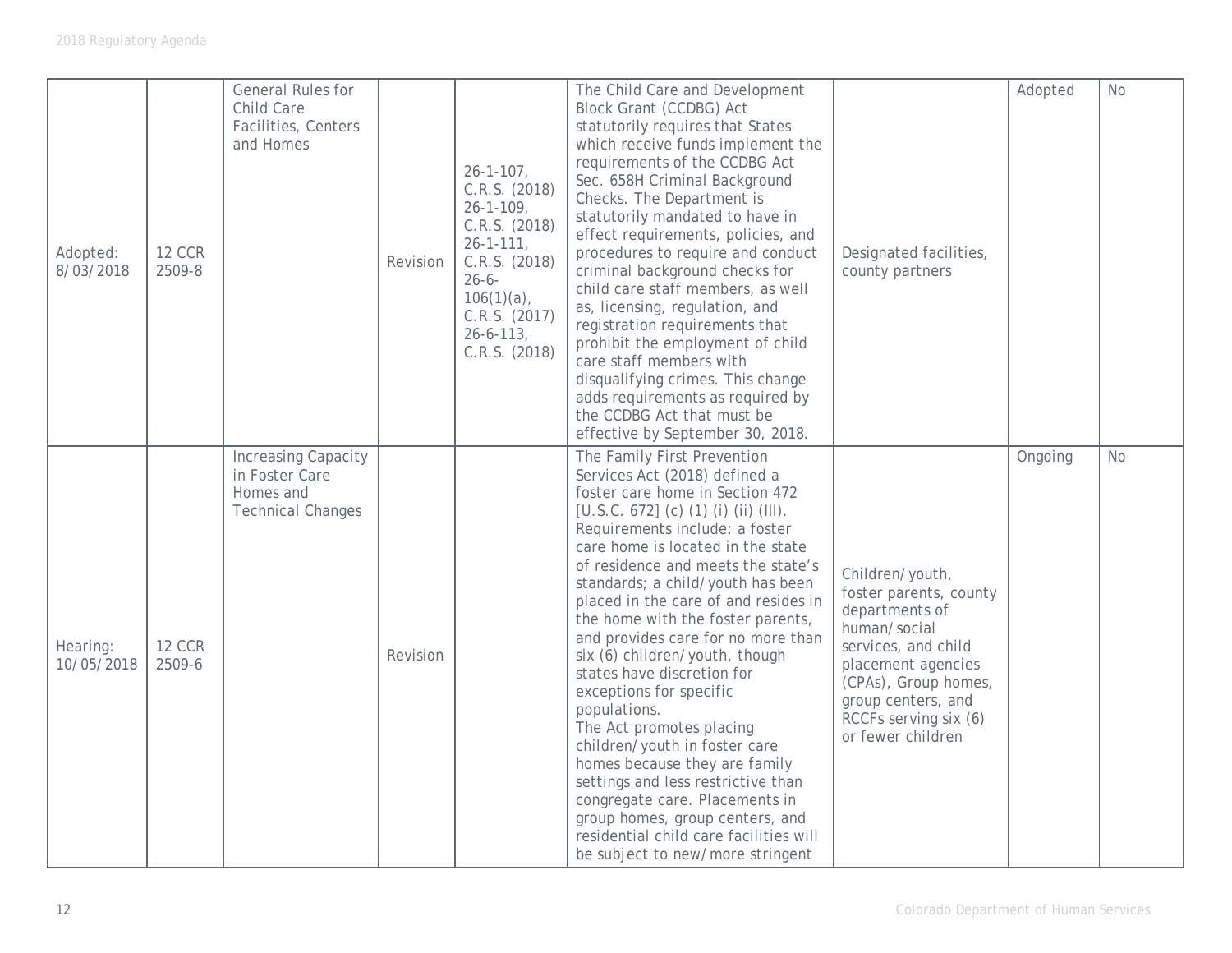|  |  | restrictions and requirements.<br>Group homes are generally a home<br>with supervision by group home<br>parent(s), though they may have<br>staff. Group centers may be in a<br>home or a free standing building<br>and have rotating staff. Both<br>facilities may serve 3-12<br>children/youth.<br>The state/counties will need to<br>provide specific documentation<br>and assessment in order to justify<br>federal reimbursement for group<br>homes, group centers and<br>residential child care facilities<br>(RCCFs). These facilities will be<br>required to provide services to<br>specific populations, have ongoing<br>assessment and reviews to<br>determine the appropriateness of<br>the placement, and to assure that<br>it is the least restrictive for the<br>child/youth.<br>The Policy Advisory Committee<br>(PAC) recommended that the<br>maximum capacity of foster care<br>homes be increased from four (4)<br>to six (6) children/youth in foster<br>care through a rule change.<br>The intent is to increase capacity<br>in foster care homes in order to<br>provide additional choices for<br>placement in a foster care home<br>and based on the needs of the<br>child/youth and the skill sets of<br>the foster parent(s). It may also<br>allow for children/youth that are<br>in congregate care (group homes,<br>group centers, and RCCFs) to step-<br>down to a traditional foster care<br>home. |  |  |
|--|--|-------------------------------------------------------------------------------------------------------------------------------------------------------------------------------------------------------------------------------------------------------------------------------------------------------------------------------------------------------------------------------------------------------------------------------------------------------------------------------------------------------------------------------------------------------------------------------------------------------------------------------------------------------------------------------------------------------------------------------------------------------------------------------------------------------------------------------------------------------------------------------------------------------------------------------------------------------------------------------------------------------------------------------------------------------------------------------------------------------------------------------------------------------------------------------------------------------------------------------------------------------------------------------------------------------------------------------------------------------------------------------------------------------------------------------|--|--|
|  |  | Technical changes are included in<br>the Receiving Home rules for                                                                                                                                                                                                                                                                                                                                                                                                                                                                                                                                                                                                                                                                                                                                                                                                                                                                                                                                                                                                                                                                                                                                                                                                                                                                                                                                                             |  |  |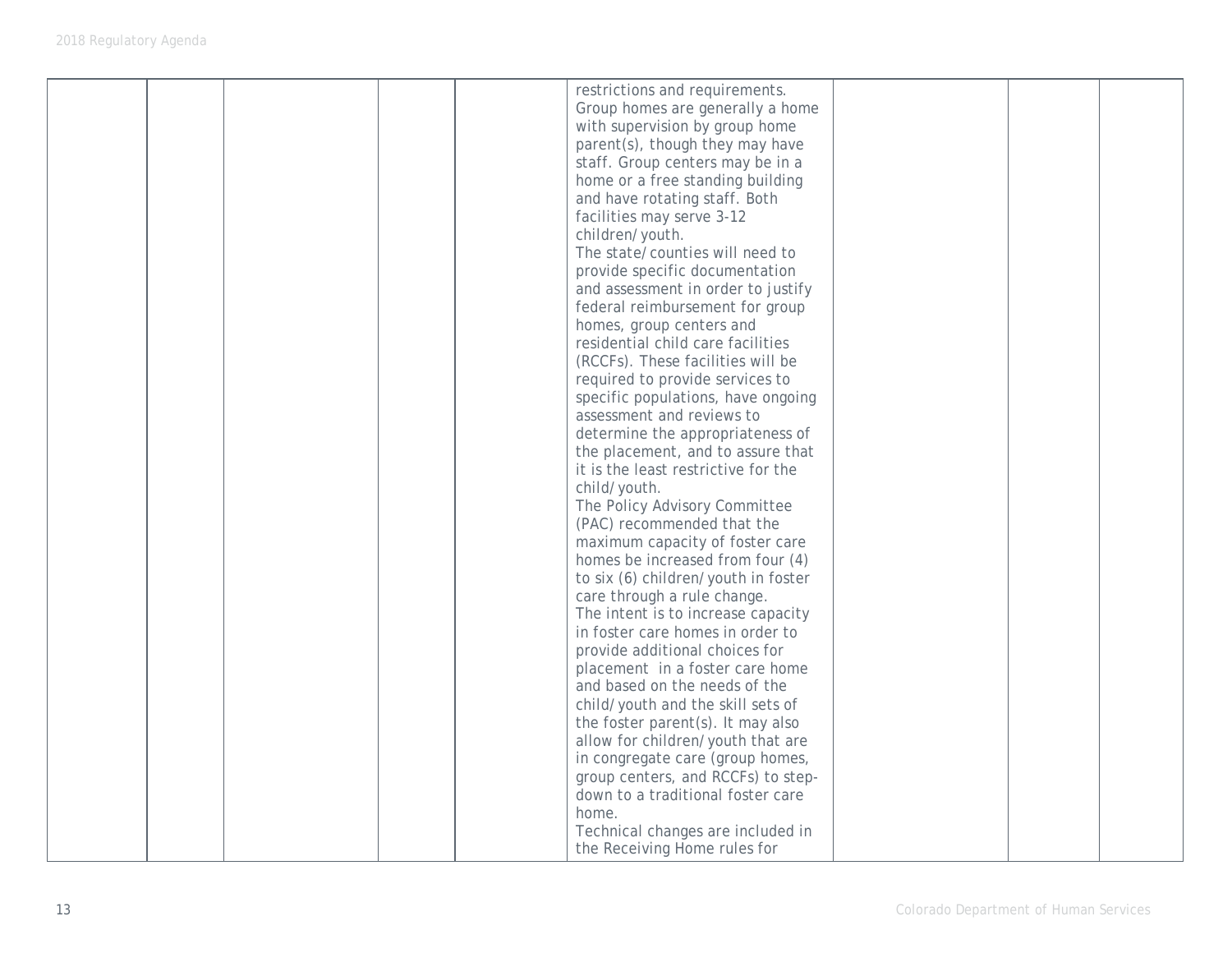|                       |                         |                                                                                                  |                           |                                                                                                                                                                                                                                                                                   | clarification and to align language<br>with the change in capacity for<br>traditional foster care homes.                                                                                                                                                                                                                                                                                                                                                                                                                                                                                                 |                                                                       |         |           |
|-----------------------|-------------------------|--------------------------------------------------------------------------------------------------|---------------------------|-----------------------------------------------------------------------------------------------------------------------------------------------------------------------------------------------------------------------------------------------------------------------------------|----------------------------------------------------------------------------------------------------------------------------------------------------------------------------------------------------------------------------------------------------------------------------------------------------------------------------------------------------------------------------------------------------------------------------------------------------------------------------------------------------------------------------------------------------------------------------------------------------------|-----------------------------------------------------------------------|---------|-----------|
| Adopted:<br>1/05/2018 | <b>12 CCR</b><br>2509-2 | Referral and<br>Assessment                                                                       | Revision<br>, New<br>Rule | $26 - 1 - 107$ ,<br>C.R.S. (2015)<br>$26 - 1 - 109$ ,<br>C.R.S. (2015)<br>$26 - 1 - 111$ ,<br>C.R.S. (2015)<br>$26 - 1 - 111$ ,<br>C.R.S. (2015)                                                                                                                                  | To clarify assessment rule, through<br>revision and additional rule to<br>align with changes and updates to<br>current practice.                                                                                                                                                                                                                                                                                                                                                                                                                                                                         | County Partners,<br><b>Hotline County</b><br><b>Connection Center</b> | Adopted | <b>No</b> |
| Adopted:<br>7/06/2018 | <b>12 CCR</b><br>2509-2 | <b>Additional Actions</b><br>when a County<br>Department has<br>had Prior/Current<br>Involvement | Revision                  | $26 - 1 - 107$ ,<br>C.R.S. (2015)<br>$26 - 1 - 109$ ,<br>C.R.S. (2015)<br>$26 - 1 - 111$ ,<br>C.R.S. (2015)<br>$C.R.S. 26-1-$<br>139                                                                                                                                              | Create clarification and additional<br>time for the internal review and<br>written report requirements. 26-1-<br>139 (5) (a) states that extensions<br>can be granted for delays outside<br>the county's control for relevant<br>reports. 7.106.13 (C) allows for the<br>state department to provide an<br>extension and includes the internal<br>review report. 7.106.121 (B) (3)<br>states that the written report shall<br>be submitted within 60 calendar<br>days of initial notification."<br>Counties also requested that the<br>requirement for completion of the<br>internal review be extended. | <b>County Partners</b>                                                | Adopted | <b>No</b> |
| Adopted:<br>1/05/2018 | <b>12 CCR</b><br>2509-8 | Child Care Facility<br>Licensing                                                                 | Revision                  | $26 - 1 - 107$ ,<br>C.R.S. (2016)<br>$26 - 1 - 109$ ,<br>C.R.S. (2016)<br>$26 - 1 - 111$ ,<br>C.R.S. (2016)<br>$26 - 6 - 113$ ,<br>C.R.S. (2016)<br>$26 - 6 - 105$ ,<br>C.R.S (2016)<br>$26 - 6 - 106(3)$<br>C.R.S. (2016)<br>$26 - 1 - 107$ ,<br>C.R.S. (2016)<br>$26 - 1 - 109$ | State statute at section 26-6-<br>$105(1)(c)$ (2016) requires that the<br>department review and assess the<br>direct and indirect costs associated<br>with child care inspections and<br>licensing on an annual basis. This<br>statute also requires that the<br>department implement an<br>objective and systematic approach<br>for setting licensing fees. A revised<br>cost analysis has been developed<br>to inform both the direct and<br>indirect costs of processing<br>applications and annual licensing<br>inspections, by license type and                                                     | Designated providers,<br>facilities and agencies                      | Adopted | <b>No</b> |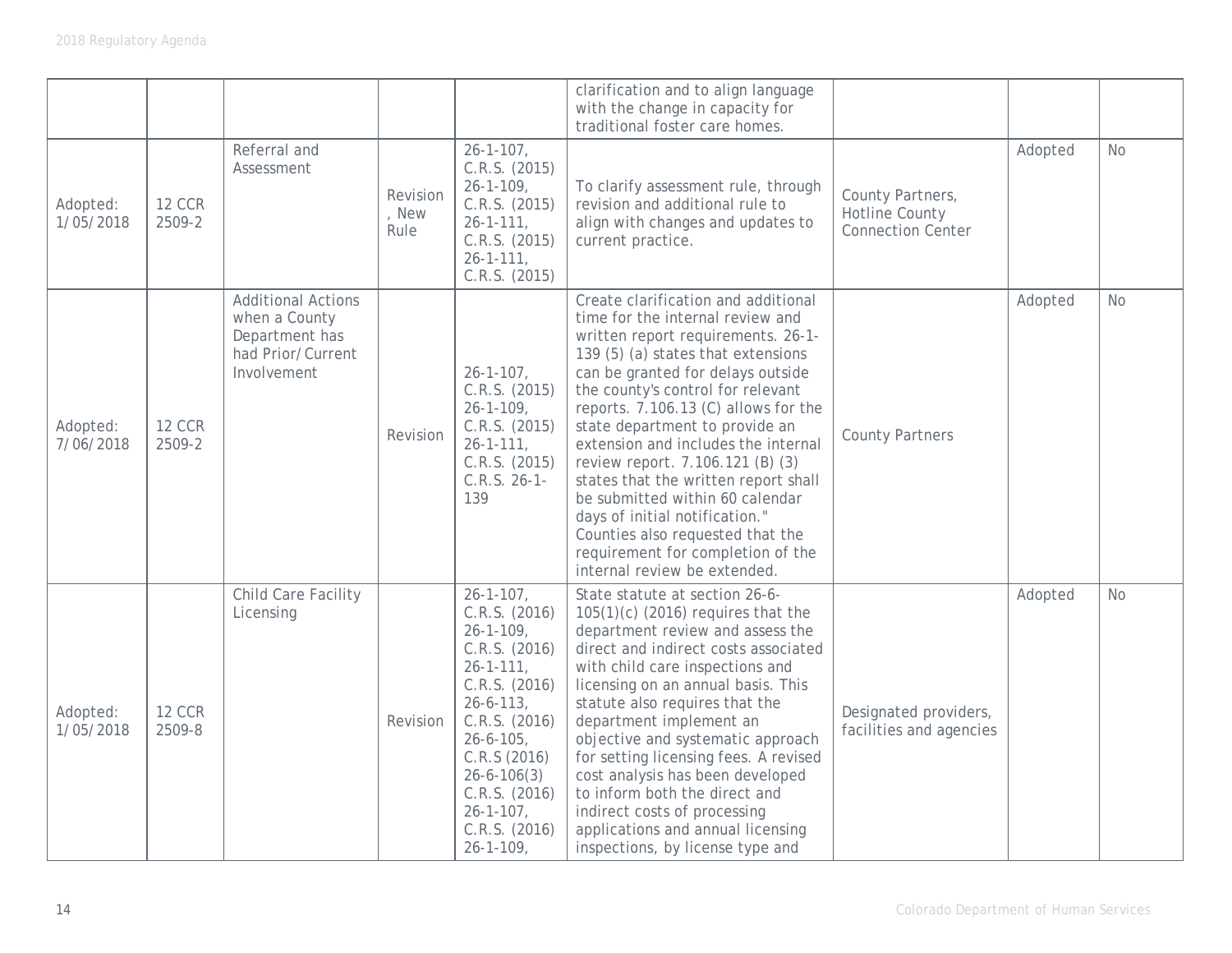|                        |                         |                                                    |                    | C.R.S. (2016)<br>$26 - 6 - 113$ ,<br>C.R.S. (2016)<br>$26 - 6 - 105$ ,<br>C.R.S (2016)<br>$26 - 6 - 106(3)$<br>C.R.S. (2016)                                                                     | licensed capacity. The proposed<br>fee increase only captures a small<br>percentage of the actual FTE cost<br>of conducting inspections including<br>the licensing specialist and<br>supervisor. State statute at section<br>26-6-105(1)(b)(IV) allows for the<br>state department to establish fees<br>for the filing of appeals and<br>waivers. The Department receives<br>an average of 600-700 appeal and<br>waiver requests each year from<br>child care providers, facilities and<br>agencies asking to appeal or waive<br>a regulation. Currently, the<br>workload to process appeals and<br>waivers creates a significant FTE<br>workload for the division.                                                                                                              |                                                             |         |           |
|------------------------|-------------------------|----------------------------------------------------|--------------------|--------------------------------------------------------------------------------------------------------------------------------------------------------------------------------------------------|----------------------------------------------------------------------------------------------------------------------------------------------------------------------------------------------------------------------------------------------------------------------------------------------------------------------------------------------------------------------------------------------------------------------------------------------------------------------------------------------------------------------------------------------------------------------------------------------------------------------------------------------------------------------------------------------------------------------------------------------------------------------------------|-------------------------------------------------------------|---------|-----------|
| Adopted:<br>2/02/2018  | <b>12 CCR</b><br>2509-8 | Child Care Facility<br>Licensing                   | Revision           | $26 - 1 - 107$ ,<br>C.R.S. (2015)<br>$26 - 1 - 109$ ,<br>C.R.S. (2015)<br>$26 - 1 - 111$ ,<br>C.R.S. (2015)<br>$26 - 6 -$<br>$106(1)(a)$ ,<br>C.R.S. (2017)<br>$26 - 6 - 113$ ,<br>C.R.S. (2017) | The Department is statutorily<br>required to review rules on a<br>regular basis and is authorized to<br>promulgate rules for licensed child<br>care programs providing less than<br>twenty-four (24) hour care that<br>create standards and regulations<br>for these child care programs. This<br>package expands and clarifies<br>children's health and medication<br>requirements, eliminates<br>unnecessary or duplicate rules,<br>clarifies existing rules, and adds<br>requirements for safety, physical<br>activity and screen time. The<br>previous comprehensive review<br>and revision for the entire rule<br>package for the "Rules Regulating<br>Children's Resident Camps" and<br>the "Rules Regulating School-aged<br>Child Care Centers" was completed<br>in 2007. | Designated providers,<br>facilities and agencies            | Adopted | <b>No</b> |
| Hearing:<br>11/02/2018 | <b>12 CCR</b><br>2509-8 | Substitute<br>Placement Agency<br>for Less Than 24 | <b>New</b><br>Rule | $26 - 1 -$<br>107, C.R.S.<br>$(2017)$ 26-1-                                                                                                                                                      | Senate Bill 18-162 creating a new<br>less than 24 hour license type was<br>signed into law April 12, 2018                                                                                                                                                                                                                                                                                                                                                                                                                                                                                                                                                                                                                                                                        | Family Child Care<br>Home Providers, Child<br>Care Centers, | Ongoing | <b>No</b> |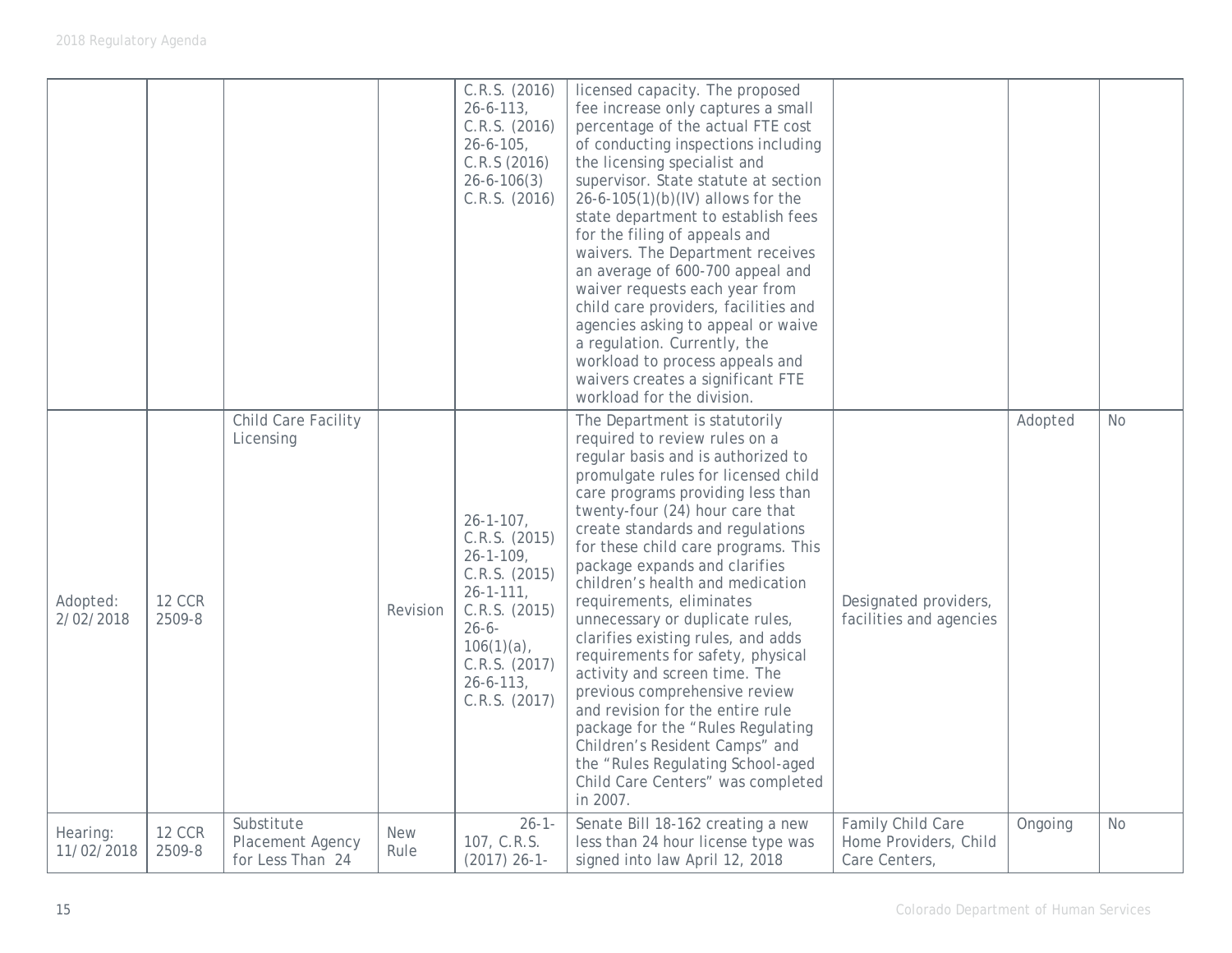|                       |                         | Hour Care<br>Facilities              |          | 109, C.R.S.<br>$(2017)$ 26-1-<br>111, C.R.S.<br>$(2017)$ 26-6-<br>103.3, C.R.S.<br>$(2017)$ 26-6-<br>$106(1)(a)$ ,<br>C.R.S. (2017)                                                                          | requiring the Department to<br>promulgate a new rule set for the<br>new license type. This package<br>adds new rules regarding the<br>creation of a Substitute Placement<br>Agency.                                                                                                                                                                                                                                                                                                                                                                                                                                                                                                                                                                                                                                                                                                                                                                                                                                                                                                                                                                                                     | Preschools and School<br>Age Child Care     |         |           |
|-----------------------|-------------------------|--------------------------------------|----------|--------------------------------------------------------------------------------------------------------------------------------------------------------------------------------------------------------------|-----------------------------------------------------------------------------------------------------------------------------------------------------------------------------------------------------------------------------------------------------------------------------------------------------------------------------------------------------------------------------------------------------------------------------------------------------------------------------------------------------------------------------------------------------------------------------------------------------------------------------------------------------------------------------------------------------------------------------------------------------------------------------------------------------------------------------------------------------------------------------------------------------------------------------------------------------------------------------------------------------------------------------------------------------------------------------------------------------------------------------------------------------------------------------------------|---------------------------------------------|---------|-----------|
| Adopted:<br>2/02/2018 | <b>12 CCR</b><br>2503-5 | <b>Adult Financial</b><br>Programs   | Revision | $26 - 1 - 107$ ,<br>C.R.S. (2017)<br>$26 - 1 - 109$<br>C.R.S. (2017)<br>$26 - 1 - 111$ ,<br>C.R.S. (2017)<br>$24 - 4 - 103$ ,<br>C.R.S. (2017)<br>$26 - 2 - 111$ ,<br>C.R.S. (2017)<br>20 CFR 416<br>et seq. | On October 13, 2017, the Social<br>Security Administration (SSA)<br>announced a 2.0% Cost of Living<br>Adjustment (COLA) for all Social<br>Security and Supplemental Security<br>Income recipients effective<br>December 31, 2017. Colorado has a<br>Maintenance of Effort requirement<br>with the Social Security<br>Administration that requires the<br>State to "pass through" the COLA<br>to recipients in order to spend at<br>least the same amount in the<br>current year as in the year prior.<br>This means an increase in Adult<br>Financial assistance. These rules<br>propose an increase to the<br>Supplemental Security Income (SSI)<br>maximum payment by fifteen<br>dollars (\$15) (\$735 x $2% = $15$ ) to<br>\$750 per month. This rule will<br>revise the Colorado Department of<br>Human Services rules to increase<br>the Old Age Pension (OAP) grant<br>standard to \$788, the Aid to the<br>Needy Disabled Colorado<br>Supplement (AND-CS) grant<br>standard to \$750, and the Adult<br>Foster Care (AFC) grant standard<br>to \$1382 in order to pass along the<br>\$15 COLA increase. The<br>components of the grant standard<br>will be adjusted accordingly. | County partners                             | Adopted | <b>No</b> |
| Hearing<br>12/07/2018 | 9 CCR<br>2503-5         | Old Age Pension,<br>Aid to the Needy | Revision | $26 - 1 - 107$ ,<br>C.R.S. (2018)                                                                                                                                                                            | On October 11, 2018, the Social<br>Security Administration (SSA)                                                                                                                                                                                                                                                                                                                                                                                                                                                                                                                                                                                                                                                                                                                                                                                                                                                                                                                                                                                                                                                                                                                        | County partners, &<br>all: OAP, AND-CS, and | Ongoing | <b>No</b> |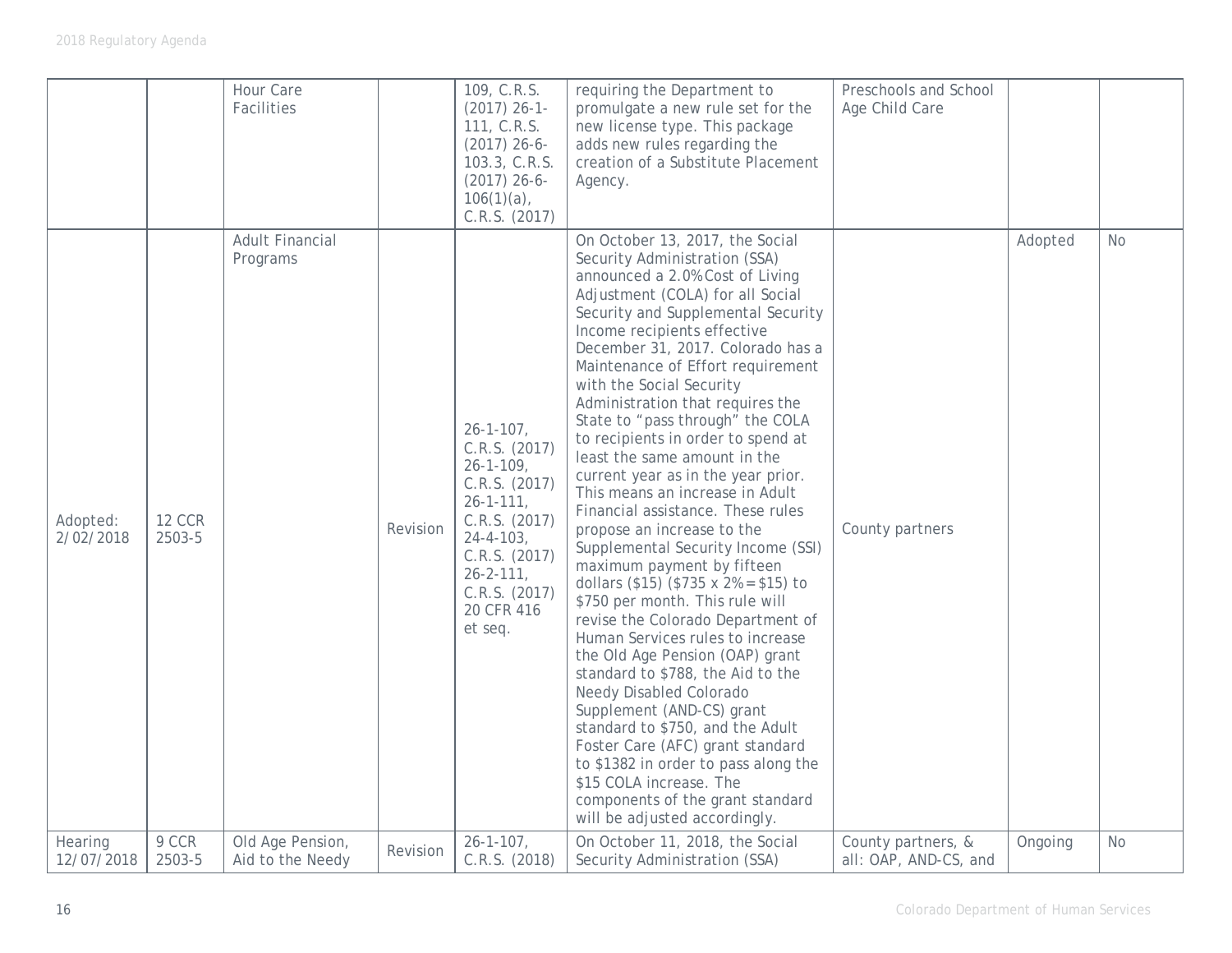|                       |                    | <b>Disabled Colorado</b><br>Supplement, and<br>Adult Foster Care<br>Cost of Living<br>Adjustment<br>Increase for 2019 |                    | $26 - 1 - 109$ ,<br>C.R.S. (2018)<br>$26 - 1 - 111$ ,<br>C.R.S. (2018)<br>$24 - 4 - 103$ ,<br>C.R.S. (2018)<br>$26 - 2 - 111$ ,<br>C.R.S. (2018)<br>20 CFR 416<br>et seq. | announced a 2.8% Cost of Living<br>Adjustment (COLA) for all Social<br>Security and Supplemental Security<br>Income recipients effective<br>December 31, 2018. Colorado has<br>a Maintenance of Effort<br>requirement with the Social<br>Security Administration that<br>requires the State to "pass<br>through" the COLA to recipients in<br>order to spend at least the same<br>amount in the current year as in<br>the year prior. This means an<br>increase in Adult Financial<br>assistance. These rules propose an<br>increase to the Supplemental<br>Security Income (SSI) maximum<br>payment by twenty one dollars<br>$$21)$ (\$750 x 2.8% = \$21) to \$771<br>per month.<br>This rule will revise the Colorado<br>Department of Human Services<br>rules to increase the Old Age<br>Pension (OAP) grant standard to<br>\$809, the Aid to the Needy<br>Disabled Colorado Supplement<br>(AND-CS) grant standard to \$771,<br>and the Adult Foster Care (AFC)<br>grant standard to \$1403 in order to<br>pass along the \$21 COLA increase.<br>The components of the grant<br>standard will be adjusted<br>accordingly. | AFC recipients                                                    |         |           |
|-----------------------|--------------------|-----------------------------------------------------------------------------------------------------------------------|--------------------|---------------------------------------------------------------------------------------------------------------------------------------------------------------------------|------------------------------------------------------------------------------------------------------------------------------------------------------------------------------------------------------------------------------------------------------------------------------------------------------------------------------------------------------------------------------------------------------------------------------------------------------------------------------------------------------------------------------------------------------------------------------------------------------------------------------------------------------------------------------------------------------------------------------------------------------------------------------------------------------------------------------------------------------------------------------------------------------------------------------------------------------------------------------------------------------------------------------------------------------------------------------------------------------------------------------|-------------------------------------------------------------------|---------|-----------|
| Adopted:<br>4/06/2018 | 2 CCR<br>$502 - 1$ | <b>Behavioral Health</b>                                                                                              | <b>New</b><br>Rule | 27-65, C.R.S.<br>(2017)                                                                                                                                                   | The new Transportation Hold<br>created by SB17-207                                                                                                                                                                                                                                                                                                                                                                                                                                                                                                                                                                                                                                                                                                                                                                                                                                                                                                                                                                                                                                                                           | Designated Facilities,<br>hospitals, advocacy<br>organizations    | Adopted | <b>No</b> |
| Adopted:<br>9/07/2018 | 9 CCR<br>2503-7    | Revisions to Low<br>Income Energy<br>Assistance Program<br>(LEAP)                                                     | Revision           | $26 - 1 - 107$ ,<br>C.R.S. (2017)<br>$26 - 1 - 109$ ,<br>C.R.S. (2017)<br>$26 - 1 - 111$ ,<br>C.R.S. (2017)                                                               | The Low Income Energy Assistance<br>Program (LEAP) is reviewed<br>annually for updates that may be<br>needed for the next benefit<br>season, beginning November 1st.<br>New rule changes are:                                                                                                                                                                                                                                                                                                                                                                                                                                                                                                                                                                                                                                                                                                                                                                                                                                                                                                                                | State LEAP unit,<br><b>County Partners (staff</b><br>and clients) | Adopted | <b>No</b> |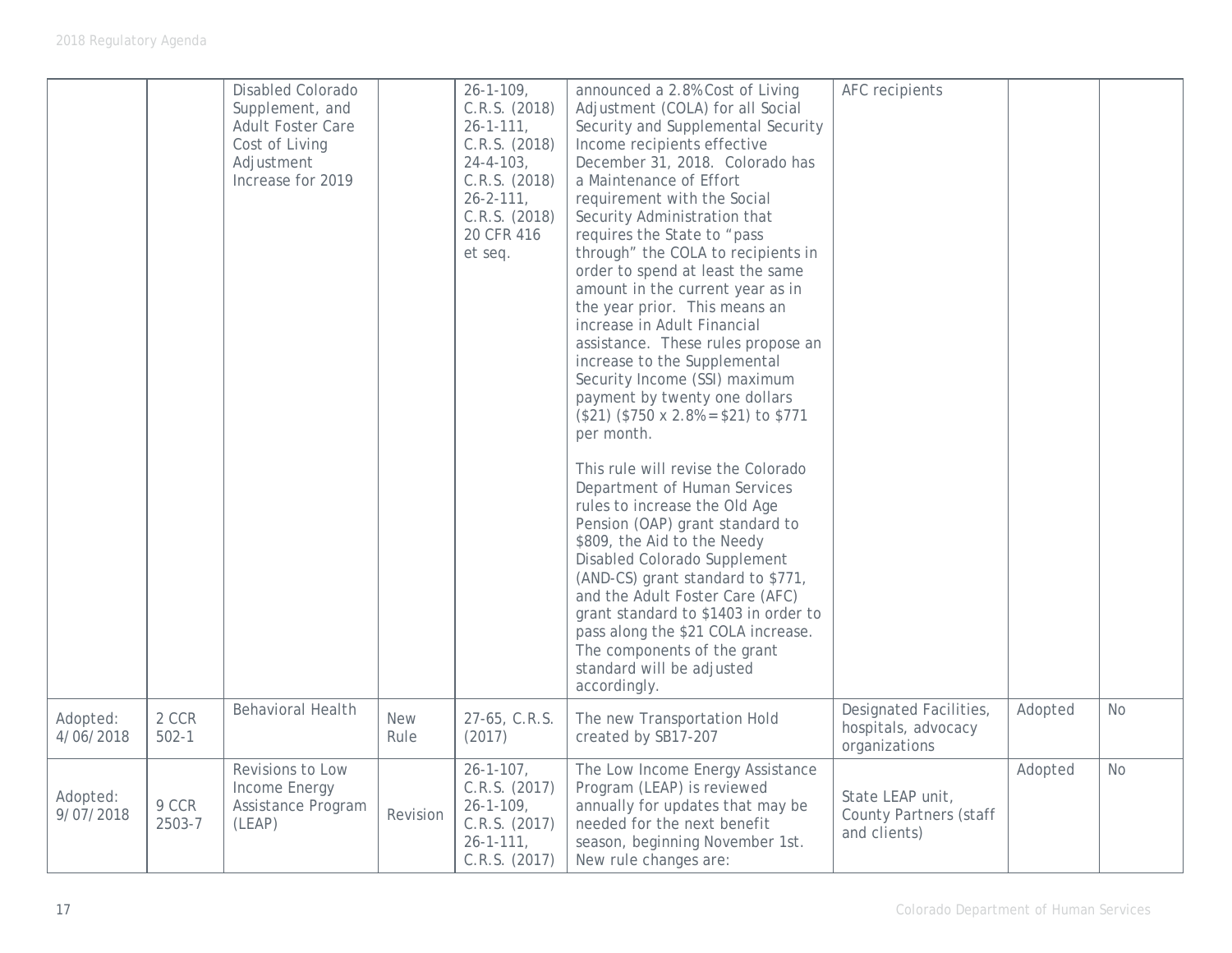|                       |                 |                       |          | $§26 - 2 - 122.5,$<br>C.R.S. (2017)<br>$§40-8.5-101,$<br>C.R.S. (2017)<br>$§40-8.7-101,$<br>C.R.S.<br>$(2017)$ , et<br>seq §40-8.7-<br>109, C.R.S.<br>(2017)<br>$§40.8.7-$<br>$112(1)$ ,<br>(2017) | Updating the income<br>requirements based on the current<br>federal poverty level guidelines<br>and the flat rates used for benefit<br>calculations • Adding Discrepancy<br>to definitions to provide clarity in<br>reference to the term in LEAP rule<br><b>Adding Prudent Person</b><br>Principle to definitions to align<br>with other programs and allow for<br>the usage •<br>Add electronic<br>form of submission to increase<br>avenues of documentation<br>submission •<br>Struck from rule 2<br>citations that were directly related<br>to the old LEAP system and are no<br>longer relevant •<br>Add in<br>several areas "or verbal" to allow<br>for verbal submissions to lessen<br>client burden of document<br>submission •<br>Add for<br>consideration county electronic<br>files • Add clarification to what<br>constitutes zero income, which<br>includes shelter expenses<br>exceeding income .<br>Add<br>collateral contact in two instances<br>to clarify this is an acceptable<br>form of verification • Addition of<br>Tiny Homes as they are becoming<br>more prevalent in in areas of<br>Colorado ·<br>Allow for a<br>technical clean-up of rules that are<br>incorporated into other volumes<br>and are duplicative in this rule<br>These rule changes align case<br>processing timelines with C-STAT<br>goals and provide streamlined and<br>consistent processes to provide the<br>framework for counties to better<br>serve clients. |                 |         |           |
|-----------------------|-----------------|-----------------------|----------|----------------------------------------------------------------------------------------------------------------------------------------------------------------------------------------------------|-----------------------------------------------------------------------------------------------------------------------------------------------------------------------------------------------------------------------------------------------------------------------------------------------------------------------------------------------------------------------------------------------------------------------------------------------------------------------------------------------------------------------------------------------------------------------------------------------------------------------------------------------------------------------------------------------------------------------------------------------------------------------------------------------------------------------------------------------------------------------------------------------------------------------------------------------------------------------------------------------------------------------------------------------------------------------------------------------------------------------------------------------------------------------------------------------------------------------------------------------------------------------------------------------------------------------------------------------------------------------------------------------------------------------------------------------------------------|-----------------|---------|-----------|
| Adopted:<br>9/07/2018 | 9 CCR<br>2503-1 | Income<br>Maintenance | Revision | $26 - 1 - 107$ ,<br>C.R.S. (2017)                                                                                                                                                                  | The proposed rule<br>modifications are in response to                                                                                                                                                                                                                                                                                                                                                                                                                                                                                                                                                                                                                                                                                                                                                                                                                                                                                                                                                                                                                                                                                                                                                                                                                                                                                                                                                                                                           | County partners | Adopted | <b>No</b> |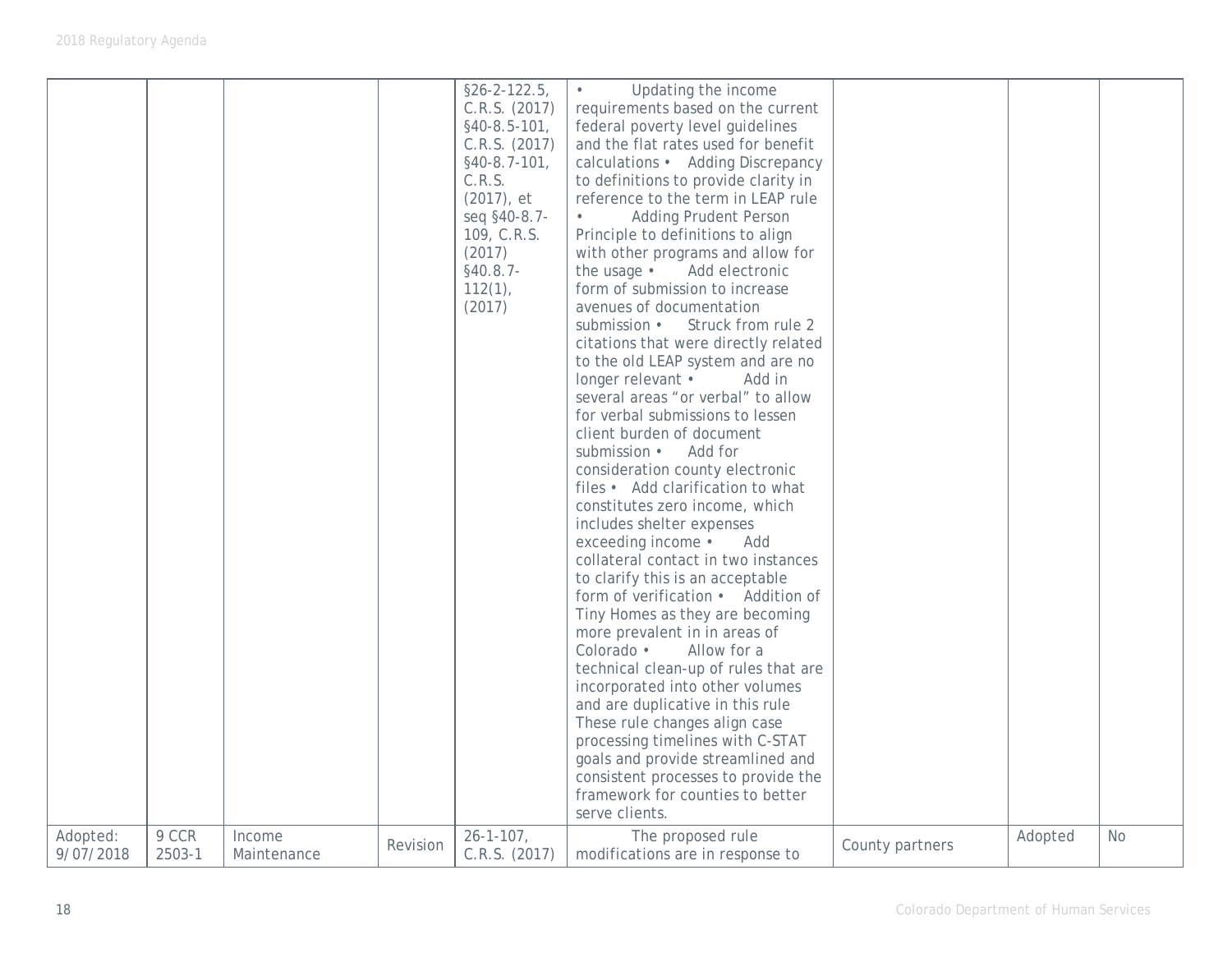|                       |                 | Volume 9 CCR<br>2503-1 Technical<br>Cleanup                          |          | $26 - 1 - 109$ ,<br>C.R.S. (2017)<br>$26 - 1 - 111$ ,<br>C.R.S. (2017)<br>$26 - 2 - 122.3$<br>C.R.S. (2017)                                                   | Executive Order D-005- to reduce<br>burdensome rules. The rules found<br>in 9 CCR 2503-1 applicable to the<br>Low Income Energy Assistance<br>Program (LEAP), Colorado Child<br>Care Assistance Program (CCCAP)<br>and the Colorado Refugee<br>Assistance Program (CRSP) have all<br>been moved to other sections of 9<br>CCR 2503. The rules that remain in<br>this section are out dated and<br>duplicative of those currently<br>found in the other sections. This<br>proposed rule modification is a<br>technical cleanup that will remove<br>the language for the programs<br>mentioned previously which can be<br>found in the other sections. |                              |         |           |
|-----------------------|-----------------|----------------------------------------------------------------------|----------|---------------------------------------------------------------------------------------------------------------------------------------------------------------|------------------------------------------------------------------------------------------------------------------------------------------------------------------------------------------------------------------------------------------------------------------------------------------------------------------------------------------------------------------------------------------------------------------------------------------------------------------------------------------------------------------------------------------------------------------------------------------------------------------------------------------------------|------------------------------|---------|-----------|
| Adopted:<br>9/07/2018 | 9 CCR<br>2502-1 | County Personnel<br>and Merit System                                 | Revision | $26 - 1 - 107$ ,<br>C.R.S. (2015)<br>$26 - 1 - 109$ ,<br>C.R.S. (2015)<br>$26 - 1 - 111$ ,<br>C.R.S. (2015)<br>$C.R.S. 26-1-$<br>118(2)5<br>C.F.R.<br>900.604 | Current rule does not specify who<br>at the county should certify the<br>existence of a merit system, and<br>the proposed rule specifies that<br>the board of county commissioners<br>or designee should sign. This<br>change is proposed because the<br>merit system is overseen by the<br>commissioners. Current rule also<br>outlines minimum qualifications<br>for county child welfare and adult<br>protective services staff, but those<br>qualifications and waivers are<br>already covered in other rule<br>volumes. The proposed rule<br>references the appropriate staff<br>qualification rules.                                           | County<br>partners/personnel | Adopted | <b>No</b> |
| Adopted:<br>9/07/2018 | 9 CCR<br>2503-2 | Income<br>Maintenance<br>Volume 9 CCR<br>2503-2 Technical<br>Cleanup | Revision | $26 - 1 - 107$ ,<br>C.R.S. (2017)<br>$26 - 1 - 109$ ,<br>C.R.S. (2017)<br>$26 - 1 - 111$ ,<br>C.R.S. (2017)<br>$26 - 2 - 122.3$<br>C.R.S. (2017)              | These rules indicate they are only<br>applicable to LEAP, CCAP and<br>CRSP. No other EBD programs.<br>Please note: These rules are not<br>applicable to CRSP. The<br>requirements outlined in this rule<br>have been incorporated into<br>CCCAP rule. CCCAP no longer                                                                                                                                                                                                                                                                                                                                                                                | County partners              | Adopted | <b>No</b> |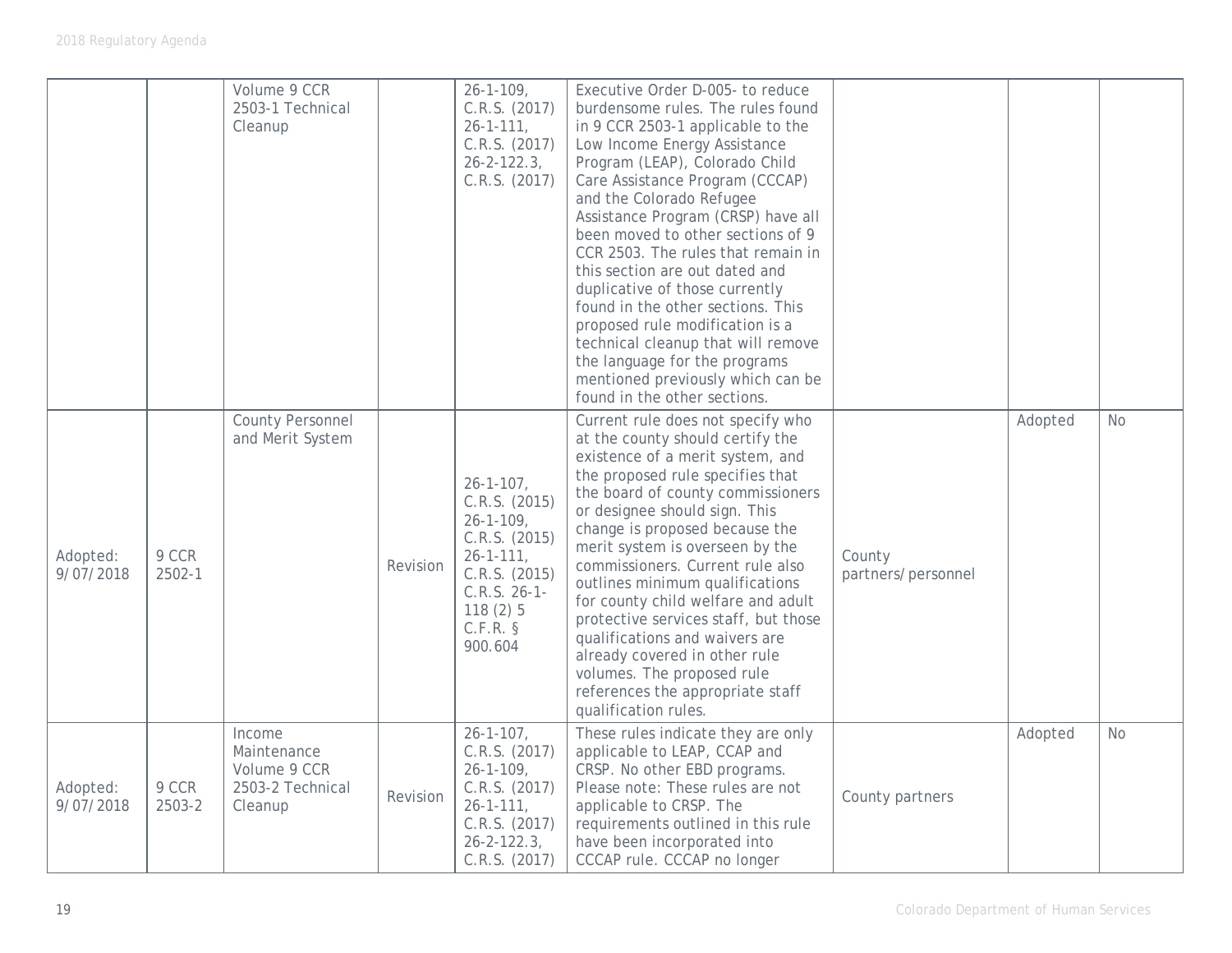|                        |                         |                                                                   |          |                                                                                                                                                    | utilizes this section of the rule.<br>LEAP no longer utilizes this section<br>of the rule.                                                                                                                             |                                                                                                                                    |         |           |
|------------------------|-------------------------|-------------------------------------------------------------------|----------|----------------------------------------------------------------------------------------------------------------------------------------------------|------------------------------------------------------------------------------------------------------------------------------------------------------------------------------------------------------------------------|------------------------------------------------------------------------------------------------------------------------------------|---------|-----------|
| Adopted:<br>10/05/2018 | <b>12 CCR</b><br>2509-3 | <b>Technical Clean Up</b><br>- Division of Child<br>Welfare 7.205 | Revision | $26 - 1 - 107$ ,<br>C.R.S. (2017)<br>$26 - 1 - 109$<br>C.R.S. (2017)<br>$26 - 1 - 111$ ,<br>C.R.S. (2017)<br>$26 - 1 - 111$ ,<br>C.R.S. (2017)     | The rule change is necessary to<br>provide technical clean-up to<br>already existing rules.                                                                                                                            | County partners                                                                                                                    | Adopted | <b>No</b> |
| Adopted:<br>10/05/2018 | <b>12 CCR</b><br>2509-4 | Technical Clean Up<br>- Division of Child<br>Welfare 7.304        | Revision | $26 - 1 - 107$ ,<br>C.R.S. (2017)<br>$26 - 1 - 109$ ,<br>C.R.S. (2017)<br>$26 - 1 - 111$ ,<br>C.R.S. (2017)<br>$26 - 1 - 111$ ,<br>C.R.S. (2017)   | The rule change is necessary to<br>provide technical clean-up to<br>already existing rules.                                                                                                                            | County partners                                                                                                                    | Adopted | <b>No</b> |
| Hearing:<br>12/07/2018 | <b>12 CCR</b><br>2509-4 | 7.000.2 Change<br>definitions to align<br>with statue             | Revision | $26 - 1 - 107$ ,<br>C.R.S. (2015)<br>$26 - 1 - 109$<br>C.R.S. (2015)<br>$26 - 1 - 111$ ,<br>C.R.S. (2015)<br>$26 - 1 - 111$ ,<br>C.R. S.<br>(2015) | The passage of a number of<br>legislative items in 2018 made<br>changes to a number of terms<br>currently defined in 7.000.2. This<br>rule packet is to align the<br>definitions in rule to those now in<br>statute.   | Children, youth and<br>families in Colorado<br>along with county<br>child welfare                                                  | Ongoing | No        |
| Adopted:<br>10/05/2018 | <b>12 CCR</b><br>2509-5 | Technical Clean Up<br>- Division of Child<br>Welfare - 7.407      | Revision | $26 - 1 - 107$ ,<br>C.R.S. (2017)<br>$26 - 1 - 109$ ,<br>C.R.S. (2017)<br>$26 - 1 - 111$ ,<br>C.R.S. (2017)<br>$26 - 1 - 111$ ,<br>C.R.S. (2017)   | The rule change is necessary to<br>provide technical clean-up to<br>already existing rules.                                                                                                                            | County partners                                                                                                                    | Adopted | <b>No</b> |
| Adopted:<br>10/05/2018 | <b>12 CCR</b><br>2509-9 | Nurse Home Visitor<br>Program                                     | Revision | $26 - 1 - 107$ ,<br>C.R.S. (2016)<br>$26 - 1 - 109$ ,<br>C.R.S. (2016)<br>$26 - 1 - 111$ ,<br>C.R.S. (2016)                                        | It is proposed to update 7.821 B in<br>order to accurately reflect the<br>timeline for the annual report for<br>NHVP. The suggested updated is to<br>state "Annual program reports<br>shall be submitted in accordance | Nurse Home Visitor<br>Program Colorado<br>Coordination Team,<br>which is comprised of<br>Colorado Department<br>of Human Services, | Adopted | <b>No</b> |